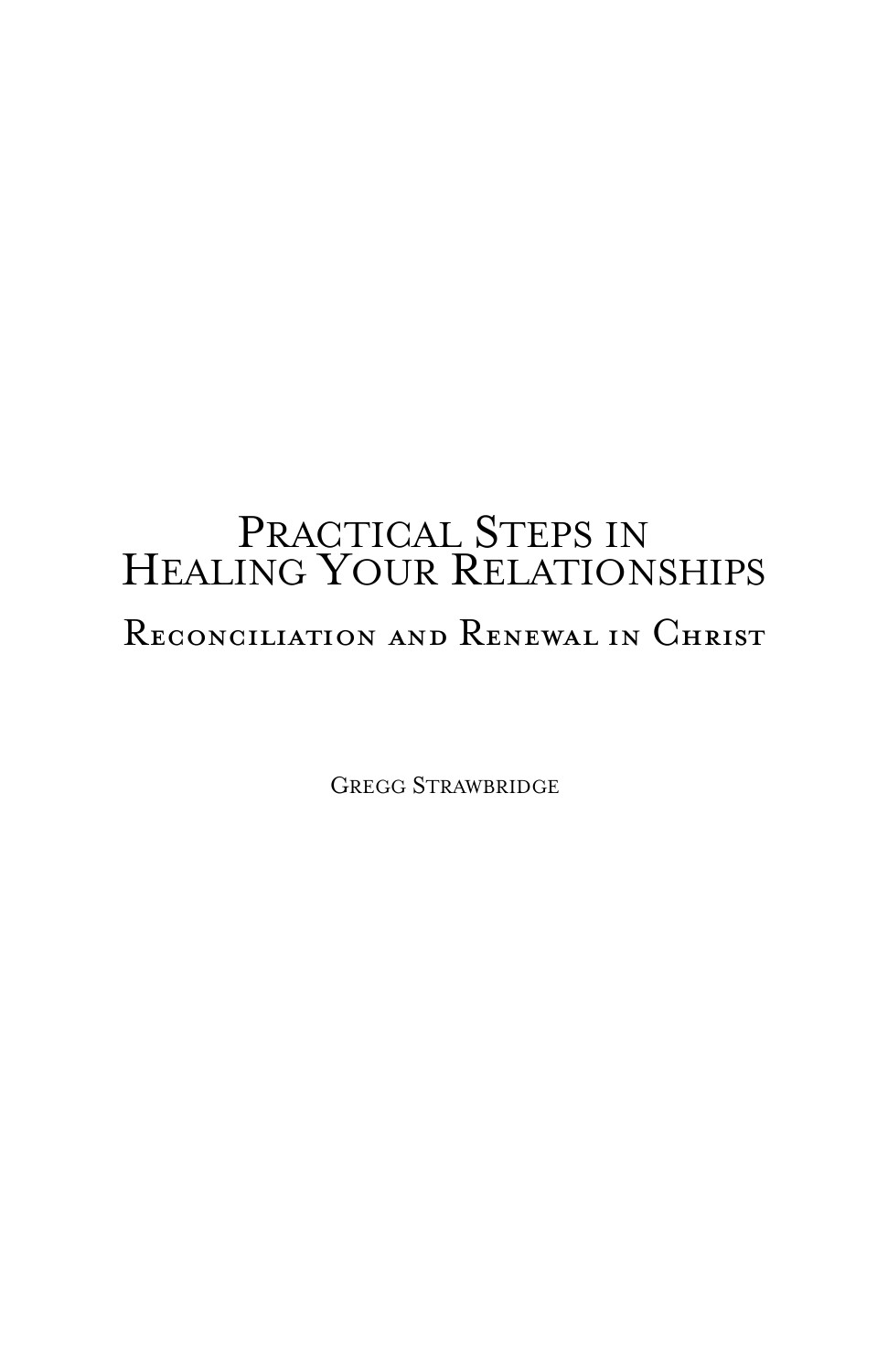© 2019 Gregg Strawbridge. All Rights Reserved. WordMp3.com P.O. Box 585 \* Brownstown, PA 17508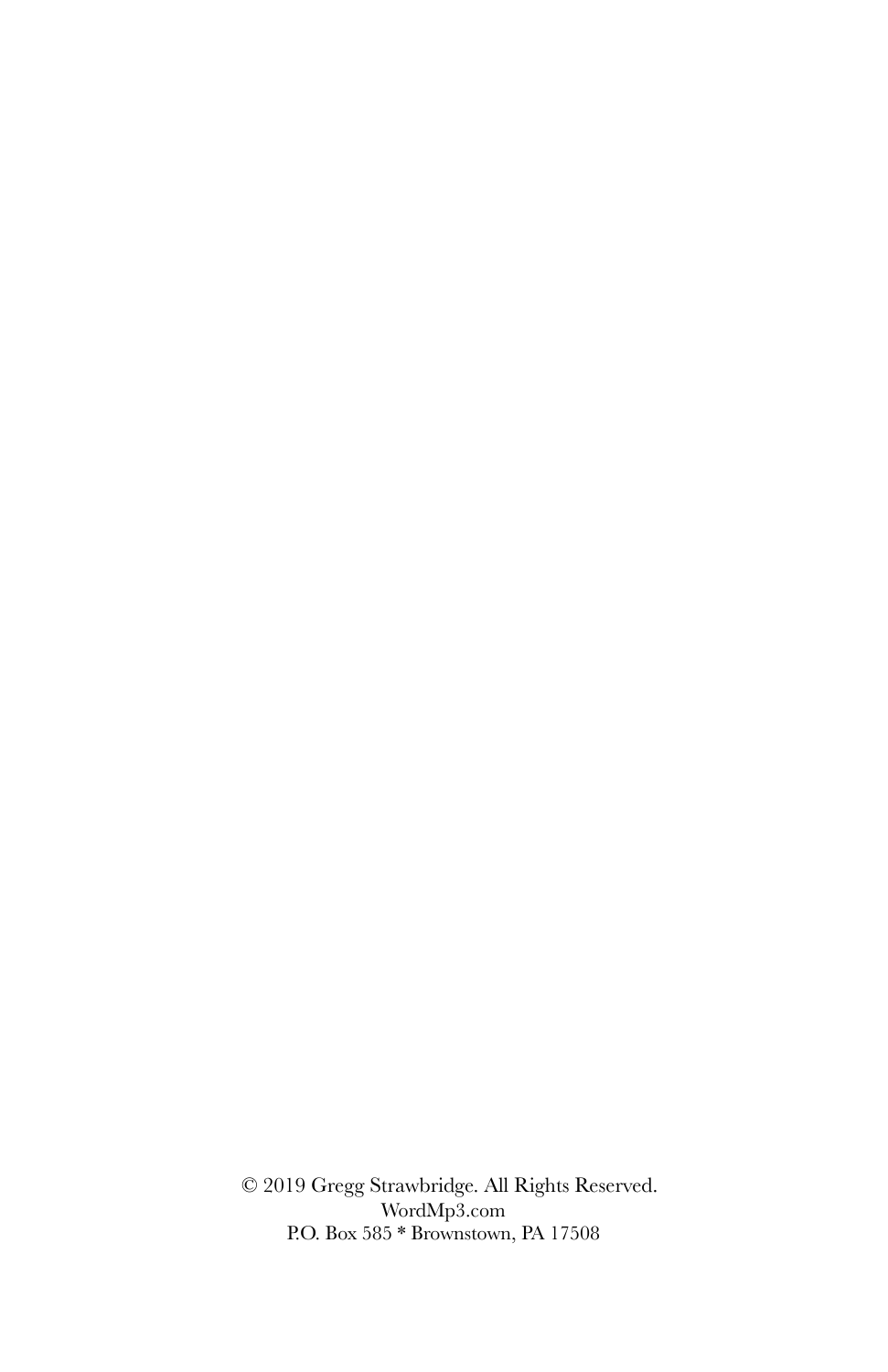#### **Introduction**

Think of important people in your life. What regrets fill your mind? Is there remorse? Do you have current problems with them? Think of your father, your mother, your siblings, your child, your long-time friend, your pastor, your business partner? Or your *former* business partner, *former* pastor, *former*  church friends or *former* co-workers? Has it led to distance? Do you feel powerless to "fix" them? Do you have open hatreds? Who do you hate? Do you wish anyone dead? As a Christian, praying the Lord's Prayer (among other biblical teachings) you must ask yourself, do I have broken relationships with any persons? Who must I forgive, even as I am forgiven? ("Forgive us our debts, as we forgive our debtors.")

This book is an exercise in counseling through writing. It attempts to "get real" with one of the hardest challenges in life: dealing with broken relationships. Almost all of us have "problem people" in our lives and heartbreaking breaches of trust. Good friends fail us, or worse, turn against us. Our spouses, parents, children, and other family members resent us. Bitterness characterizes many of our long-term relationships. We have stewed in the juices of hatred and vengeance. We have schemed the downfall of our friends. We have replayed and replayed the wrongs done to us on an infinite loop. Injustices done are always ready in our "on the go" playlist. A film reel is always cued for those decisive clips of actions against us.

Emotional memories often indicate relational traumas. Can you remember the last time you were slighted or "dissed" in a conversation? Can you recall being rejected by a person more than ten years ago? Where were you sitting when you received one of the harshest critiques? What room were you in when you got the worst job review ever? The fact is, we recall these kinds of things because relational problems create a kind of post-traumatic stress in all of us. And just as those who struggle with PTSD, we can be "triggered."

Life in this fallen world provides occasions for all kinds of hardship, wounds, and long-term trauma; but as Christians we confess true healing now and forevermore. Do you believe that healing is possible? You must first accept this as a real possibility. We need Jesus to rule over our past, our present, and our future.

This book will not "fix" your relational problems, but it does offer a process and wisdom for healing broken relationships. Reading this book will not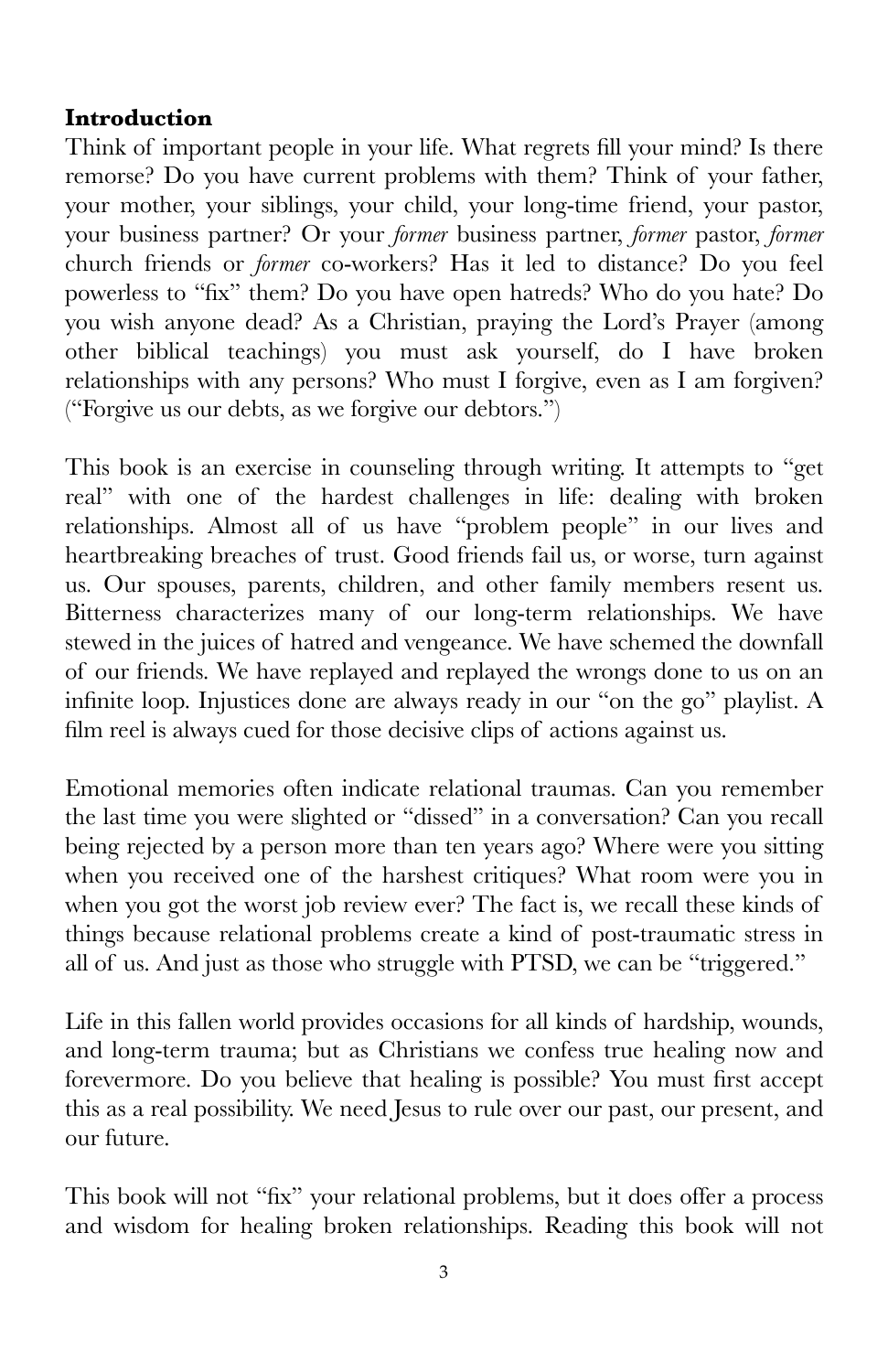<span id="page-3-1"></span>effect healing, but doing the practical exercises will begin the genesis of new tissue over old wounds. Only when you use the process will renewal be possible. [1](#page-3-0)

Renewal of mind is not a concept meant to be critically assessed or bantered about in philosophical halls; it is action called for by a man who was transformed. The man who wrote the phrase, "renew your mind," had practiced what he preached. He was transformed by grace—from a murderous lunatic to a martyr of peace. This man had gone as far as killing and imprisoning many of the first Christians. He was transformed into a man who demonstrated peace through incredible suffering in his life and words, even penning the anthem of Christian love (1 Cor. 13). I am referring to "the least of the apostles," and "chief of sinners," as he calls himself, St. Paul. He certainly deserves the title "saint."

Paul *models* personal change for those who desire personal change. He underwent an amazing transformation. We have a written account of this, as well as his advice to others in a variety of situations in the Pauline Epistles. The repeated pattern of his writings is that because of Christ's redemption, we are to live out the reality of being in the Body of Christ, the new humanity (Eph. 2:15). This requires peace with others—working through conflicts by applying the gospel to our hearts and relationships (e.g., read Romans, Galatians, or Ephesians in reverse to see where Paul ends). They end with unity in relationships and begin with the "indicatives" of what Christ has done for us.

We are called to pursue peace because peace is the final state of affairs in eternity. Grace, mercy, justification, these are just a means to peace. The kingdom is itself peace, "the kingdom of God . . . righteousness and peace and joy in the Holy Spirit" (Rom. 14:17). Peace means "wholeness" (Hebrew, *Shalom*), not a mere cessation of war or trouble. The Bible speaks of several kinds of peace.

Cosmic peace at the end of all things is obtained through Christ "to reconcile all things to Himself" (Col. 1:20). Salvific peace is peace with God, "having been justified by faith, we have peace with God through our Lord Jesus Christ" (Rom. 5:1). Circumstantial peace is the peace of orderly

<span id="page-3-0"></span>[<sup>1</sup>](#page-3-1) Research suggests that people who use a process and time do get such healing. I say this on the authority of Scripture and the world's most knowledgable researcher on forgiveness, Dr. Everett L. Worthington: [http://](http://www.evworthington-forgiveness.com) [www.evworthington-forgiveness.com](http://www.evworthington-forgiveness.com)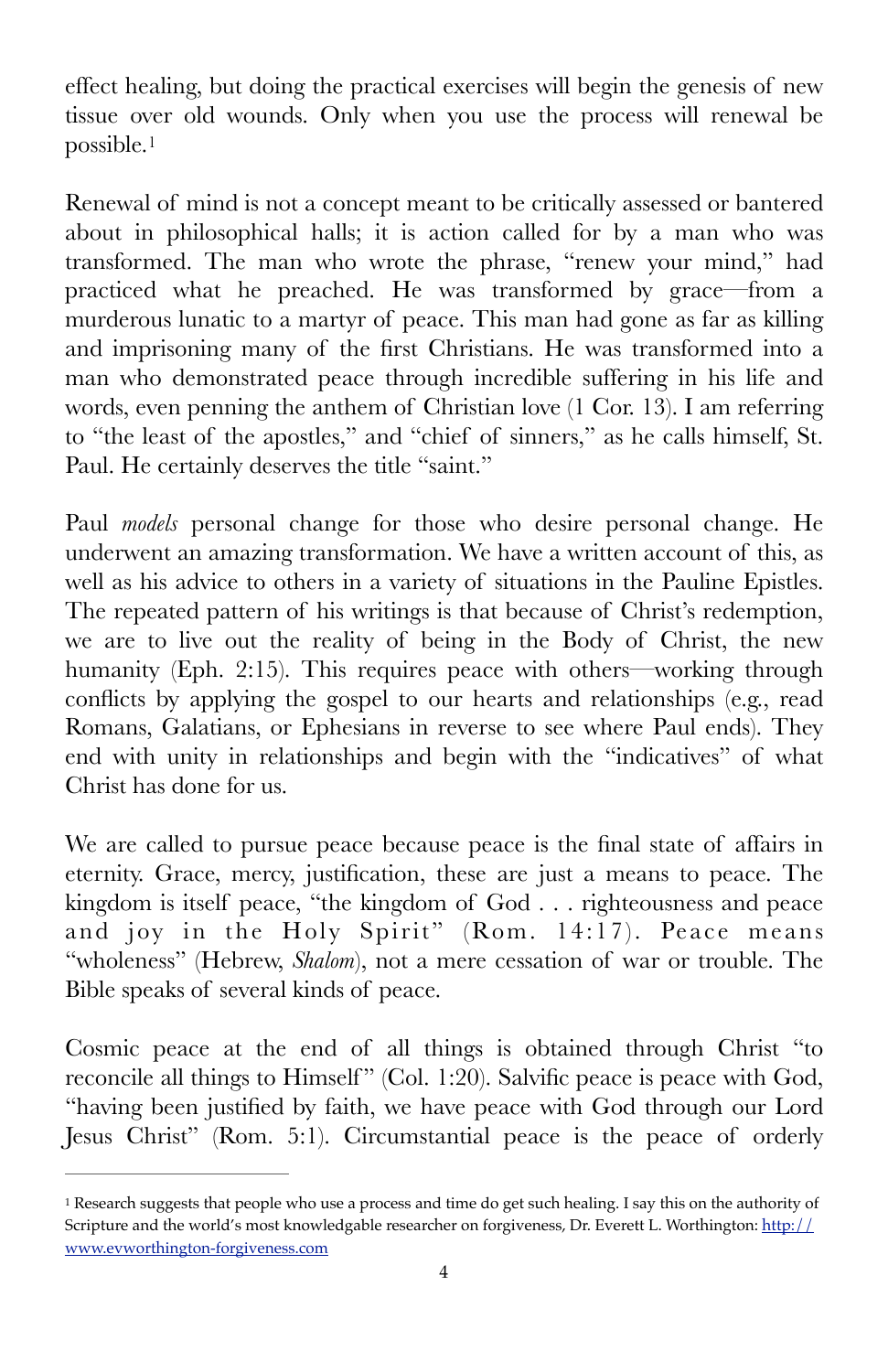circumstances, "for God is not a God of confusion but of peace, as in all the churches of the saints" (1 Cor. 14:33). Peace of mind is the result of trusting in God. "The steadfast of mind Thou wilt keep in perfect peace" (Is. 26:3; also Phil. 4:7).

Often, the Bible speaks of a peace resulting in unity. I call this r*elational peace.*  It has deep roots in the Hebrew Scriptures: It is "strife" between brothers that threw the world into turmoil (Cain and Abel). "So Abram said to Lot, 'Please let there be no strife between you and me, nor between my herdsmen and your herdsmen, for we are brothers'" (Gen. 13:8). Relational peace is a precious attainment (Ps. 133).

Relational peace is living in a state reconciliation, as far as it is possible with you, with every person in your life. It requires properly disposing of all offenses that may arise: this is to grant forgiveness to all who have trespassed against you and to be at peace with them, as far as it concerns your own heart and mind. Jesus called us to this kind of peace when he said, "Blessed are the peacemakers, for they will be called children of God" (Mt. 5:9).

## **Two Things to Learn by Heart**

This short study is designed to give two memorable handles on the processes of healing relationships: reconciliation and renewal. In the first section of this booklet, I will explain the reality of broken relationships in the Church, as well as providing a simple, memorable process to follow in pursuing reconciliation. This process of healing relationships can be summarized in an acrostic: "PEOPLE" and the process of renewal of relationships is "REPEAT." So "PEOPLE" is for addressing reconciliation and "REPEAT" is to address ongoing relational difficulties.

"PEOPLE" stands for the following principles of reconciliation:

- 1) Pursue Peace
- 2) Examine Yourself
- 3) Offense Defined
- 4) Process of Confrontation (or Not)
- 5) Listen in Confrontation
- 6) Exercise Renewal

"REPEAT" stands for the following process drawn from Philippians 4.

- 1) Rejoice Always
- 2) Endure with Others
- 3) Petition God (rather than worry)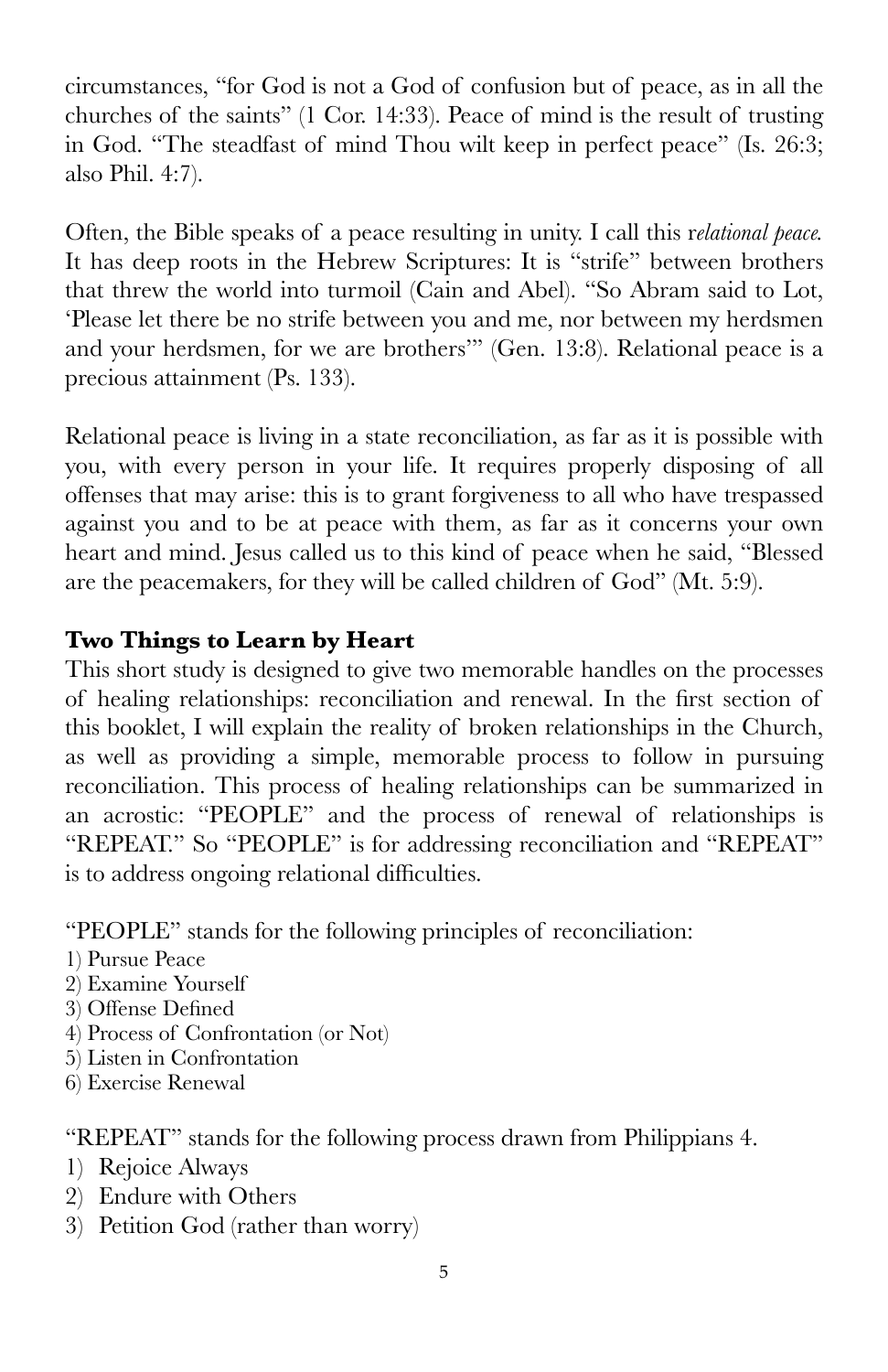- 4) Existential Peace
- 5) Affirm the True, Good, and Beautiful
- 6) Teachers and Models

*I also need to place a disclaimer at this point.* Many of us have experienced relational breakdowns. I believe the principles in this study will help, if one does them (rather than simply know about them). However, if you or someone you are seeking to help has gone through significant trauma, such as sexual abuse, the murder or abduction of a loved one, or other atrocities, this study is in no way a substitute for appropriate counseling. While I do think the teachings here can help even in extreme cases, it must be applied with a great deal of patience, love, and expertise counseling.

#### **Personal Conflicts in the Church**

As a young minister I believed that there would surely be no unresolved personal issues in a "biblical church." It only took a couple of months for that to give way. Personal conflicts are an unfortunate *reality* in the Church. The Bible promises forgiveness for our sins though Jesus, no more tears in heaven, a resurrection body, life in a new creation, the indwelling of the Spirit now, but it does not promise a life without relational conflicts. It is a sad reality that it is often church members, close friends, relatives, in-laws and even spouses in such conflicts. This is prefigured in the Psalms. "Even my close friend in whom I trusted, who ate my bread, has lifted up his heel against me" (Ps. 41:9).

The claim to be in a "biblical church" or a "New Testament church" will not change this reality. In fact, the (sometimes) prideful attitude that accompanies "we are biblical church" is often a rationalization for being "right" in a conflict! Not only are conflicts evident in every kind of church today, many conflicts are evident in almost every church in the New Testament.

In Acts we find conflict as the gospel crossed cultural and religious boundaries (e.g., Acts 6, "the Hellenistic vs Hebrew widows"), not to mention the personal division between Paul and Barnabas over Mark (Acts 15:39). Romans has weaker/stronger brother conflicts, as well as similar issues stemming from the Jew/Gentile diversity (Rom. 14). There are conflicts over many personality and doctrinal issues in the Corinthian church (1 Cor. 3, 11, 15). Paul begins the book by rebuking them due to divisions over personalities: "'I am of Paul,' and 'I of Apollos …'" (1 Cor. 1:12-13). In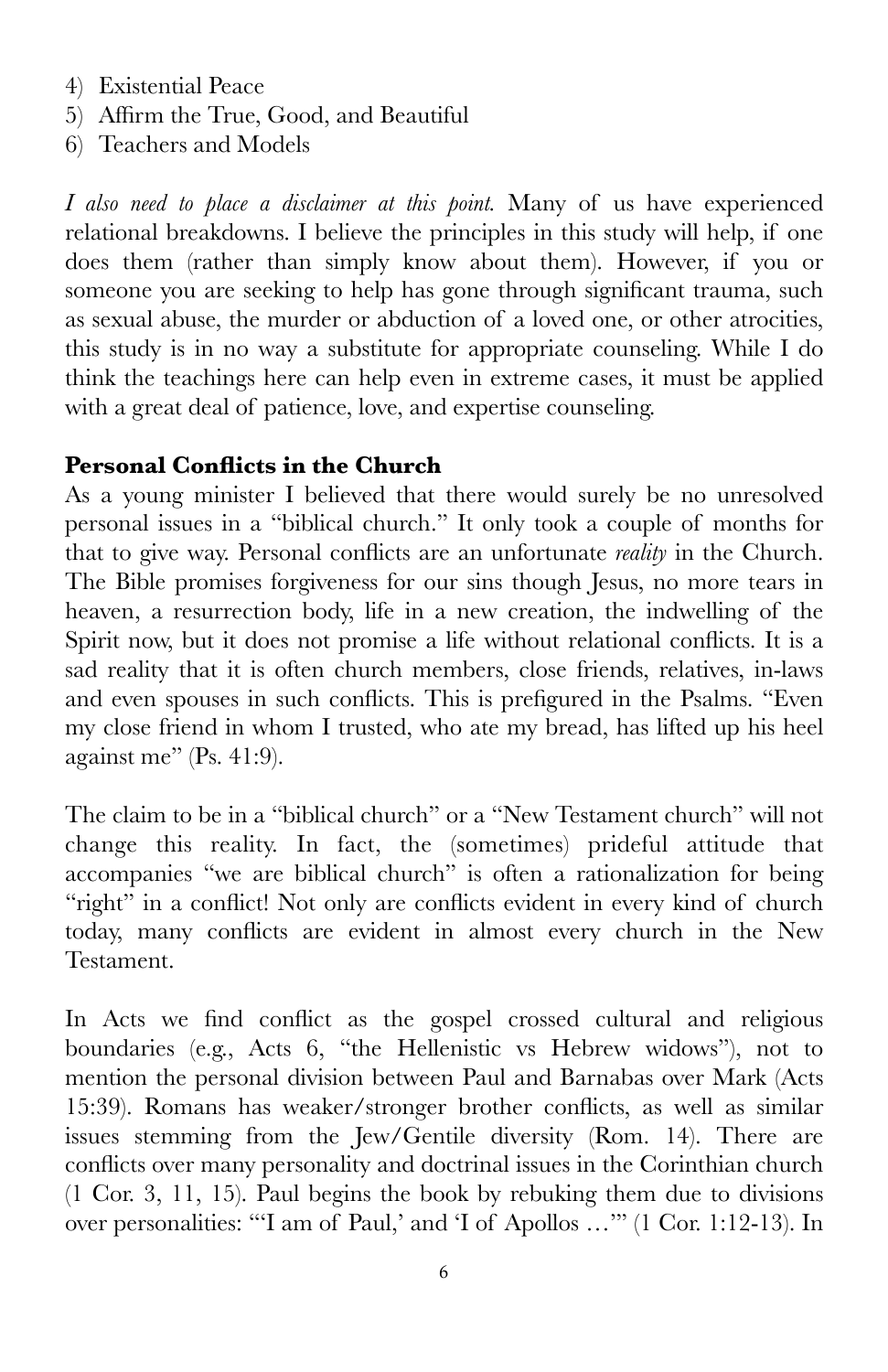Galatia there are (as in other books) Judaizing conflicts, even leading to a fracas between the apostolic leaders Paul, Peter, James and Barnabas! Paul exhorts the believers not to "bite and devour one another" (Gal. 5:15). In Ephesus there is a charge to walk "with all humility and gentleness, with patience, showing tolerance for one another in love, being diligent to preserve the unity of the Spirit in the bond of peace" (Eph. 4:2-3). The same could be said for Colossians, Thessalonians, Peter's epistles, and John's epistles.

The wonderfully rich book of Hebrews is hardly concerned with personal conflicts as a major theme, yet in the section of practical exhortations, notice the deep surgical cuts made to apply the new covenant reality: "Pursue peace with all men, and the sanctification without which no one will see the Lord. See to it that no one comes short of the grace of God; that no root of bitterness springing up causes trouble, and by it many be defiled; that there be no immoral or godless person like Esau…" (Heb. 12:14-15).

As the above survey shows, all kinds of personal conflicts happened within New Testament congregations. There were divisions between leaders and members, from Jerusalem to Rome and everywhere between. We would be naive to think this will not happen today. The real choice is not whether we will have relational conflict, but how to properly prepare for and respond to such conflicts.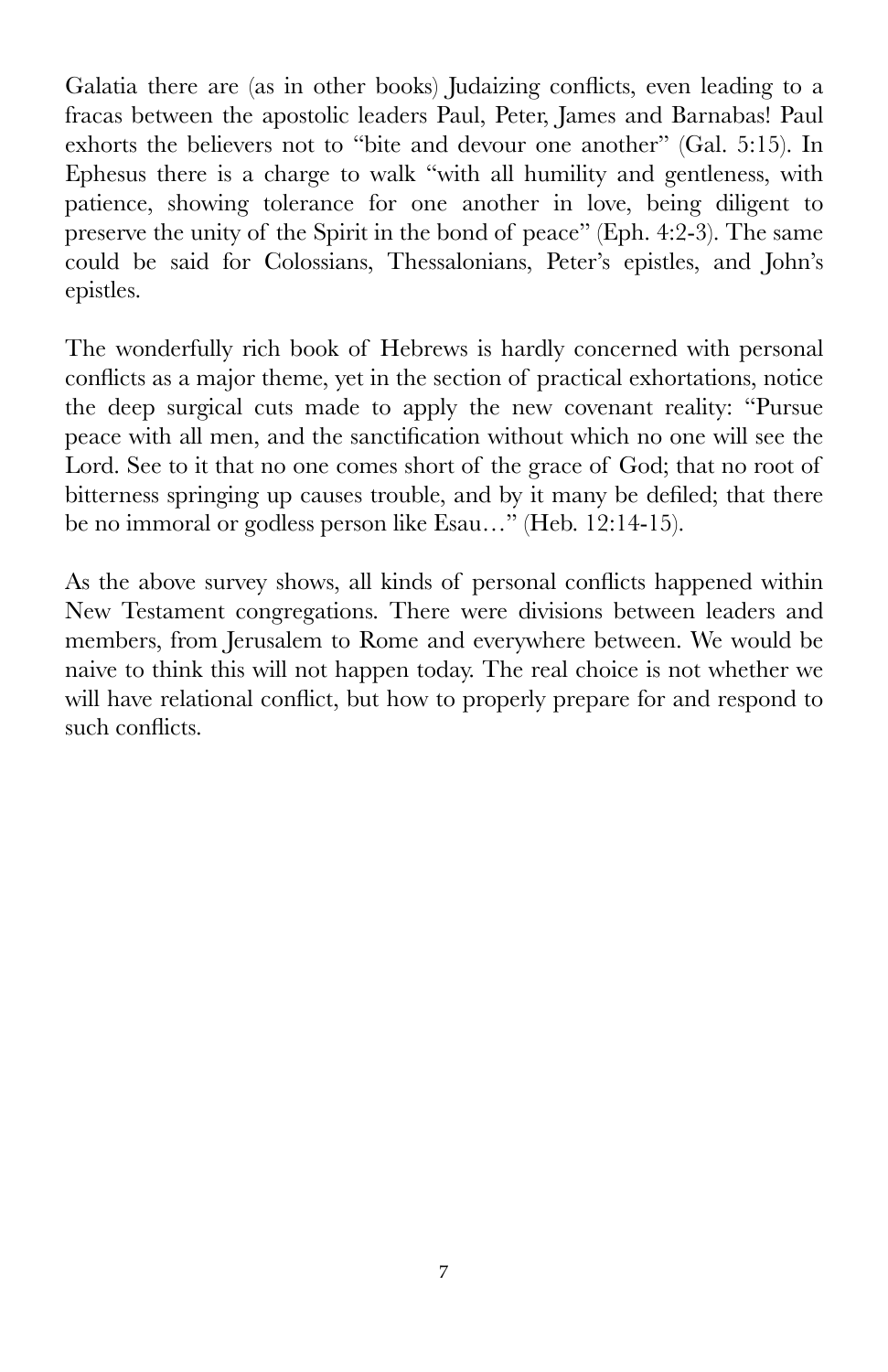#### PART I: STEPS OF PERSONAL RECONCILIATION

#### **The Effects of Broken Relationships**

Our relationship with God is in jeopardy when we do not forgive and walk in reconciliation. These matters affect our lives holistically. Resentment, anger, anxiety, bitterness, hatred, and unforgiveness can cause ulcers, high blood pressure, and are correlated with dozens of diseases. On the other hand, relational peace in community has been documented as providing the basis for health. Consider the fascinating case of Roseto, Pennsylvania, chronicled in Malcolm Gladwell's, *Outliers: The Story of Success.* He tells of immigrant Italians who set up a replacement village in the new world. "These people were dying of old age. That's it."<sup>[2](#page-7-0)</sup> The researchers concluded that their happy community life affected their health, despite eating and drinking like the Italian Mafia.

<span id="page-7-2"></span>Certainly bad health can result from the stress of broken relationships. (This is not to suggest that health problems prove relational sins.) Relational breaches often blossom into the fruit of bitterness. In his book on the subject of bitterness, Jim Wilson, said, "Guilt is what we feel when we sin, and bitterness is what we feel when others sin against us."<sup>3</sup>

<span id="page-7-3"></span>Common bitterness is not caused by great atrocities done to humanity. No one is really bitter at Hitler or Stalin because of their evil. That feeling is simple hatred. Rather, we are bitter over toothpaste tubes, toilet seats, coming home late, dinner not being ready, repeatedly forgetting preferences, birthdays, anniversaries, etc. Bitterness is caused not by great sins, but by annoyances of close proximity. Wilson observes that bitterness is against those closest to us: fathers, mothers, brothers, sisters, husbands, wives, children, roommates, bosses, co-workers. Consider a recent comment I heard from an adult daughter speaking about her mother: "The year that I did not speak to my mother was the best year of my life." She only lived a few doors away.

We can all sympathize. But this is not the way of Christ. He calls us to walk in forgiveness since we are forgiven. We are called in many stories and several direct exhortations to put away bitterness (Mt. 18; Heb. 12). Upon a full analysis, our bitterness often goes global. It really reaches, as in *Moby* 

<span id="page-7-0"></span>[<sup>2</sup>](#page-7-2) Introduction ("The Roseto Mystery") in *Outliers: The Story of Success* (New York: Little Brown, 2008).

<span id="page-7-1"></span>[<sup>3</sup>](#page-7-3) *How to Be Free from Bitterness (*Moscow, ID: Canon Press, 1995, 2007).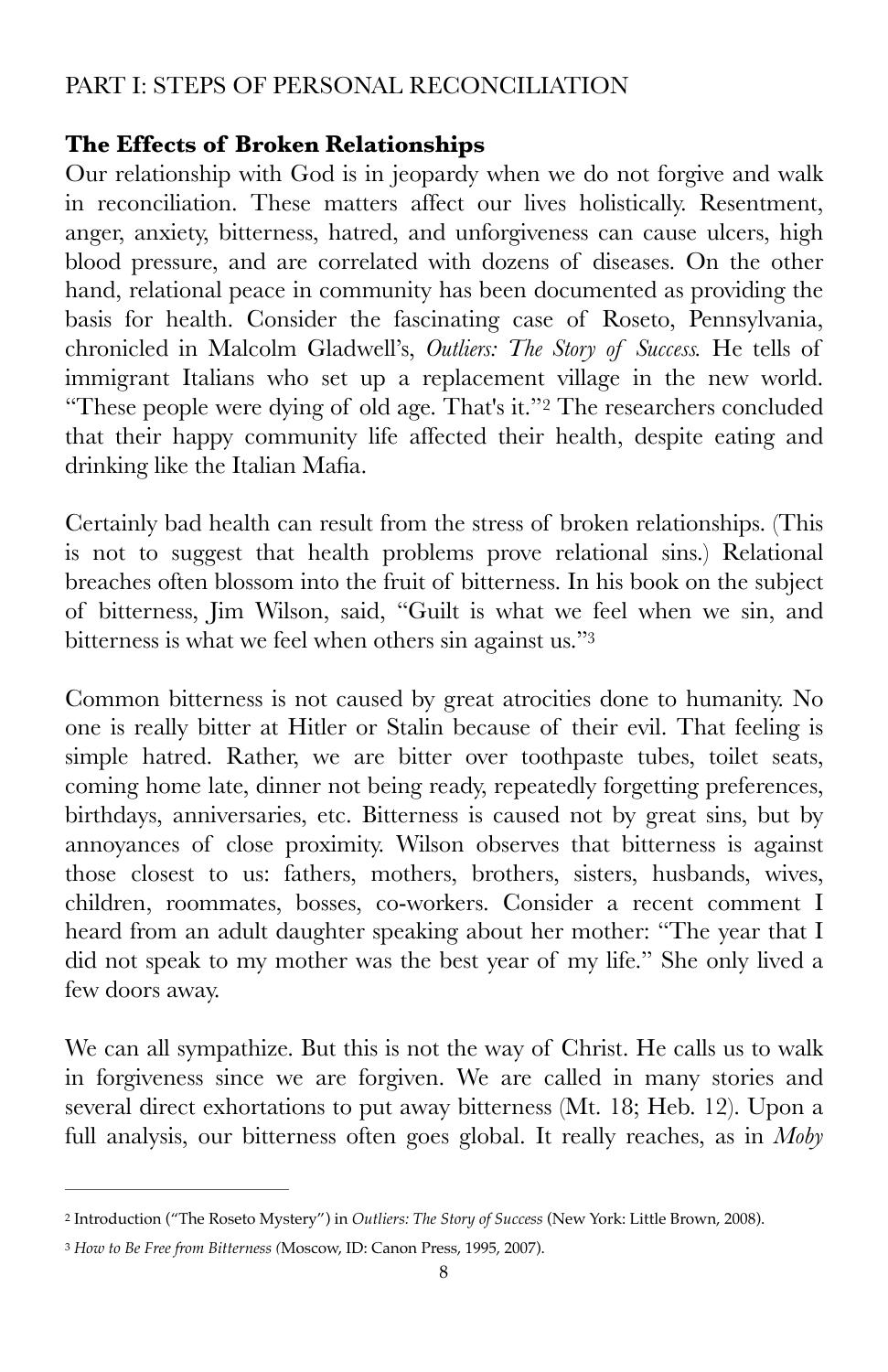*Dick*, "through the mask" of the white whale to God. Finally, bitterness, explicitly or implicitly, is pointed against God. As Jonathan Edwards illuminated, God would not be safe for one moment if it was within humanity's grasp to kill Him. The most beneficent, loving, and wise Being conceivable would be . . . well as it turned out, crucified by us.

#### **Defining Forgiveness: Decisional vs Emotional Forgiveness**

What is Forgiveness? The Greek verb we translate "forgive" (*aphiemi*) literally means to "not send or set in motion" and means in many passages to "send away, free, abandon, let go, leave." Consider the uses of the term that do not refer to the arena of personal reconciliation: it is used for *leaving* one's first love (Rev. 2:4); in also *giving* your coat too (Mt. 5:40); in when men *abandon* the natural function of sexuality (Rom. 1:27); when Jesus rebuked a fever it *left* her (Lk. 4:39). The uses of the wordIn the sense of personal reconciliation, it is to "cancel, remit" (Newman); to "release, on the part of the creditor or offended party, of any expectation that a debt will be repaid" (Lexington); to "let go, or give up a debt" (Thayer)[.4](#page-8-0)

<span id="page-8-3"></span><span id="page-8-2"></span>"Decisional forgiveness occurs when a person decides to act without malice or to act in such a way to treat the offender as a valued person and forswear vengeance. Emotional forgiveness is hypothesized to be the emotional replacement of negative unforgiving emotions with positive other-oriented emotions (i.e., empathy, sympathy, compassion, or even love toward the offender).["](#page-8-1)<sup>[5](#page-8-1)</sup> Hence, (decisional) forgiving is an act of the will to "release" the debt or "abandon" the debt. The emotional effects of this may, or may not, result in a level of emotional peace which is consistent with the biblical conception of reconciliation.

The decisional and emotional aspects of healing your relationships, as a Christian, begin with applying the forgiven status you possess in Christ (from your own sins) to every other person in your life and thus addressing from Gospel-grace all personal conflicts: "And be kind to one another, tender-hearted, forgiving each other, just as God in Christ also has forgiven you" (Eph. 4:32; cf Parable of the Unforgiving Servant in Mt. 18:21-35).

## **The Principles of Reconciliation**

<span id="page-8-0"></span>[<sup>4</sup>](#page-8-2) Newman, Lexington, and Thayer are well-known lexicons defining NT Greek terms; these citations are from the versions in Accordance: Oaktree Bible Software (ver. 12.1).

<span id="page-8-1"></span>[<sup>5</sup>](#page-8-3) From Everett Worthington,<http://www.psychology.vcu.edu/people/worthington.shtml>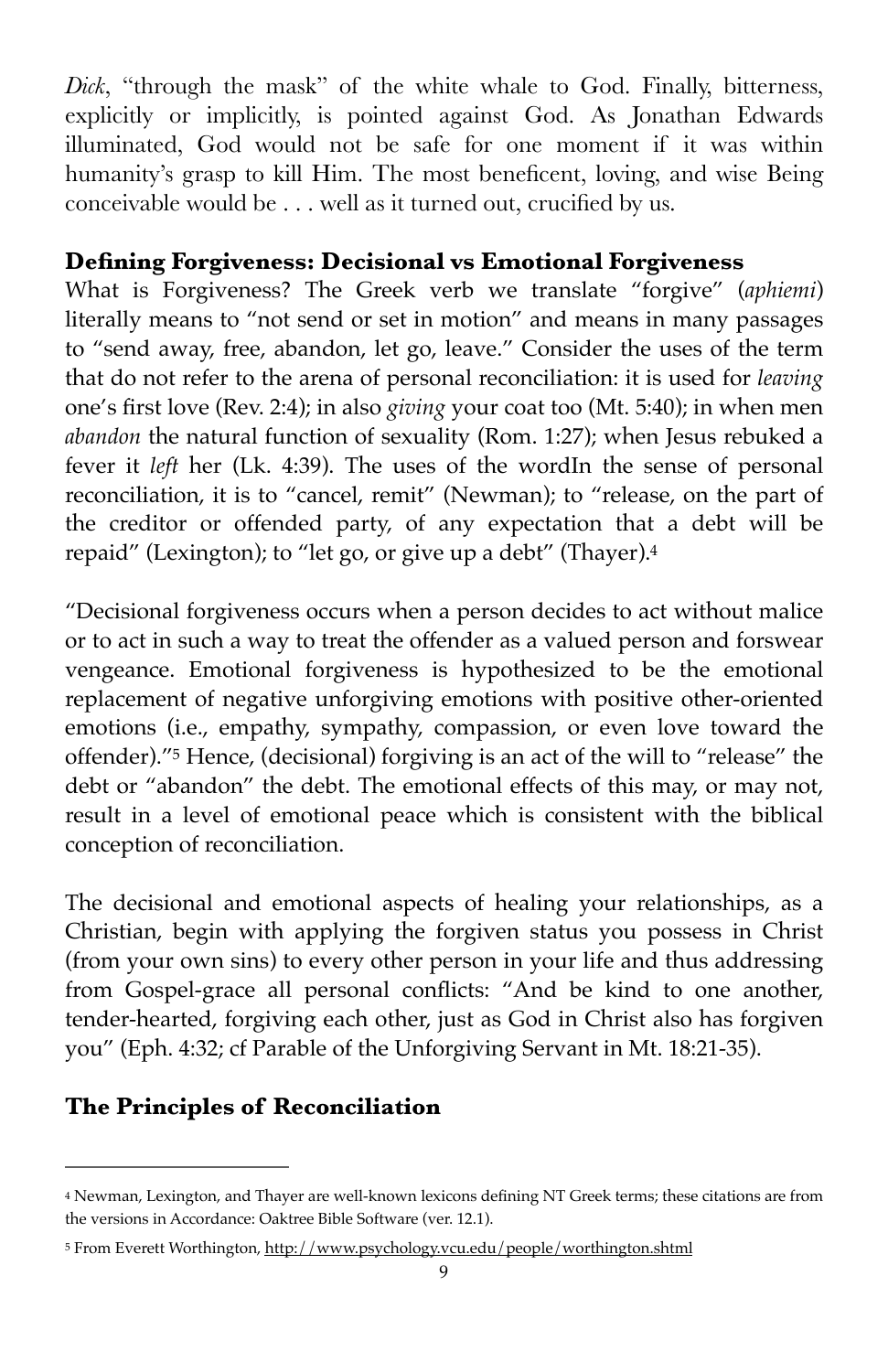Over the years I have repeatedly seen the need to address biblical conceptions of reconciliation. I would teach, preach, and talk through ideas of forgiveness, confrontation, reconciliation, and renewing relationships while encouraging individuals to apply them. I finally began to reduce them to a set of principles, finalizing them into six steps: 1) commit to be reconciled to others; 2) examine yourself prior to making accusations of others; 3) clarify how others have sinned against you and you against them; 4) determine whether a confrontation is necessary for your reconciliation or whether you can simply grant forgiveness without requiring anything of another; 5) use proper evidence in a confrontation or accusation and listen; and 6) as you move away from a conflict renew your mind toward the other person(s).

Someone rather harshly criticized this work (in a preliminary form) for suggesting that "steps" can help people. So let me say a few words in defense of "steps." On the one hand, I recall a parishioner with a severe problem who did not know how to "go to the Lord" or "seek God's healing," etc. After struggling for a few years, this person abandoned the faith because secular behavioral counseling helped this person address real problems. On the other hand, a person said to me (critically), you "give steps instead of pointing people to God . . ." So on the one hand a person denies the faith because there are (allegedly) no actions steps; on the other hand, the Spirit of God (allegedly) cannot work through the reasoned application and sequence of the teachings of the Word of God. This is clearly a false dilemma.

The Word encourages "teaching, instruction, and training" (2 Tim. 3:16) which implies sequence and ordering, among other aspects of explication. The work of the Spirit requires that each part of a biblical sequence or "step" include conscious dependence on the Spirit of God, fully reflective of Christ's redemptive work. These are not contradictory. To deny the value of a biblical sequence of ideas, i.e., "steps" is simply to deny the value of biblical teaching, if the steps are indeed biblical. So here are six steps that will guide you in pursuing relational peace.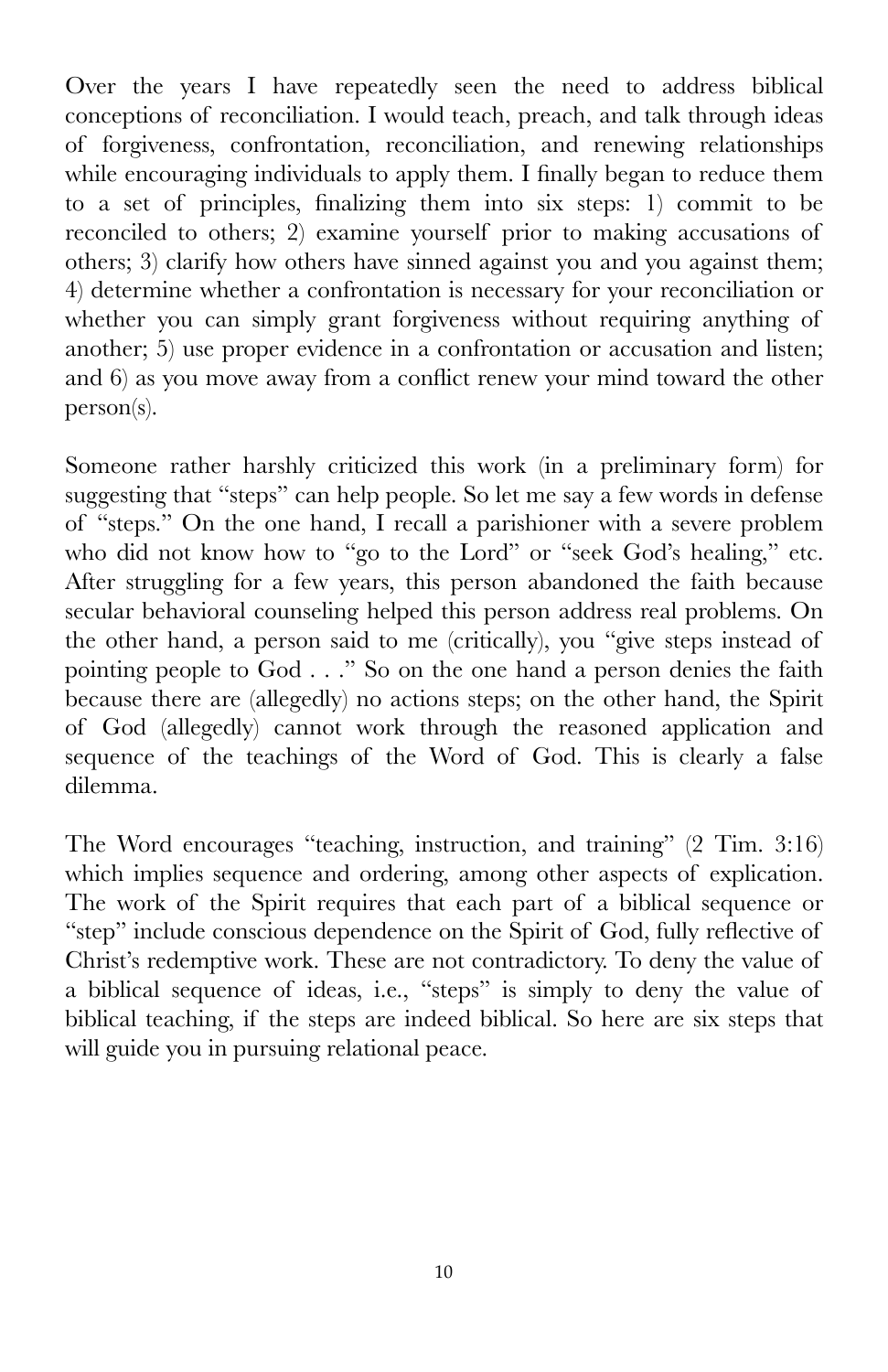## **Principles of Relational Healing: PEOPLE**

- 1) Pursue Peace
- 2) Examine Yourself
- 3) Offense Defined
- 4) Process of Confrontation (or Not)
- 5) Listen in Confrontation
- 6) Exercise Renewal

## **Pursue Peace: PEOPLE**

The first letter is a matter of obedience to Jesus at a foundational level. Pursue peace. You should have the conviction that you will not live with any broken relationships, so far as it is within your power to have relational peace. Jesus lived and died and rose so that we can

Pursue Peace Examine Yourself Offense Defined Process of Confrontation (or Not) Listen in Confrontation Exercise Renewal

have peace with God and be united in peace in the Body of Christ. To permit broken relationships persist in the Body is radically inconsistent with our professed faith in Christ and the "communion of saints."

The Bible makes this point in several important passages. Hebrews 12:14 commands: "Pursue peace with all men, and the sanctification without which no one will see the Lord." Like Romans 12:18-19, it moves from peace to revenge - "If possible, so far as it depends on you, be at peace with all men. Never take your own revenge, beloved, but leave room for the wrath of God, for it is written, 'VENGEANCE IS MINE.'" Through Christ we have peace with God (Rom. 5:1) and the spiritual power to live at peace with others.

The command "pursue" means "eagerly strive," or "track down" (Ps. 34:14). It is the term often translated, "persecute." Literally rendered it is, "Persecute peace with all men." It is to be "tracked down." Two parallel objects: peace and sanctification. The attached consequence of failing is profound: "without which no one will see the Lord." A lack of relational peace and spiritual fruit is called, "coming short of the grace of God" and a "root of bitterness" (Dt. 29:18). If this happens, "by it many be defiled" (v. 15). The consequences of our lack of peace with others are thus not only severe for us (even eternally), but also they affect many downstream. Are you willing to pursue peace at all costs?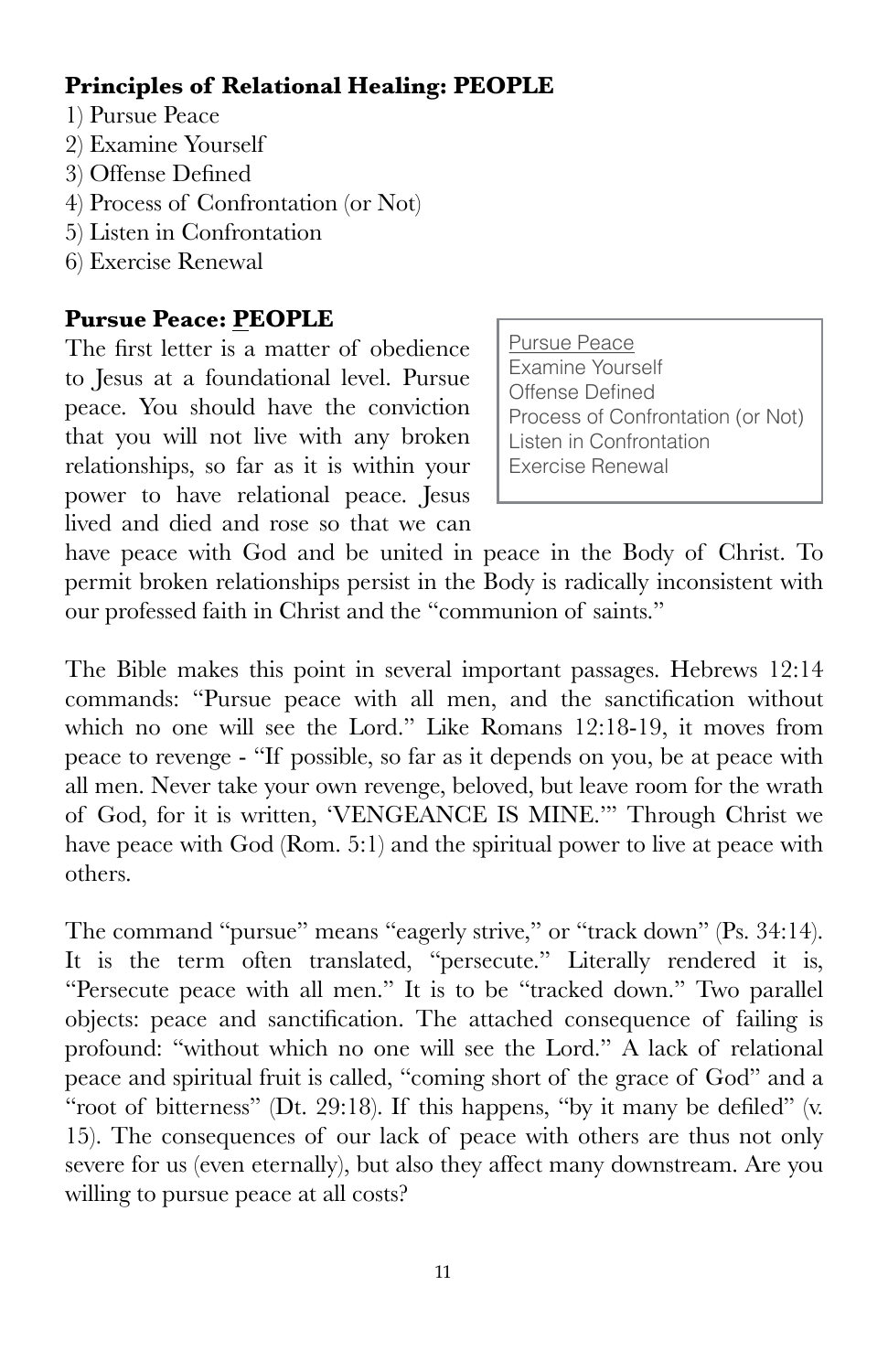Jesus clearly calls us to this, "For if you forgive others for their transgressions, your heavenly Father will also forgive you. But if you do not forgive others, then your Father will not forgive your transgressions" (Mt. 6:14-15). The end of the parable of the "Unforgiving Servant," e.g, "seventy times seven" is: "And his lord, moved with anger, handed him over to the torturers until he should repay all that was owed him. My heavenly Father will also do the same to you, if each of you does not forgive his brother from your heart" (Mt. 18:34). Could this be stronger?

#### **Examine Yourself: PEOPLE**

This is the discipline of keeping a "blameless conscience." It leads us to acknowledge our own sins, to see our own bitterness or malice and in so doing, to provide a closer meeting point for healing (even if the other party has wronged you). Jesus calls us to self-

Pursue Peace Examine Yourself Offense Defined Process of Confrontation (or Not) Listen in Confrontation Exercise Renewal

examination, especially prior to confronting others. He vividly made this point in the Sermon on the Mount: "Do not judge so that you will not be judged. For in the way you judge, you will be judged; and by your standard of measure, it will be measured to you. Why do you look at the speck that is in your brother's eye, but do not notice the log that is in your own eye? Or how can you say to your brother, 'Let me take the speck out of your eye,' and behold, the log is in your own eye? You hypocrite, first take the log out of your own eye, and then you will see clearly to take the speck out of your brother's eye" (Mt. 7:1-5).

Practically, our willingness to admit our faults provides space for more honesty with others. Proverbs 15:1 says, "A soft answer turns away wrath, But a harsh word stirs up anger." If you do need to confront someone, be sure that you are completely willing to start by confessing your sins against them. You get no stars in your crown for being stoic about your own sins when you are seeking reconciliation. Be vulnerable and space will open for healing and wholeness. Otherwise, the whole process is doomed.

#### **Offense Defined: PEOPLE**

Many people "take offense" and bury it, never assessing it or addressing the problem. We believe our own critical thoughts about others and we believe

Pursue Peace Examine Yourself Offense Defined Process of Confrontation (or Not) Listen in Confrontation Exercise Renewal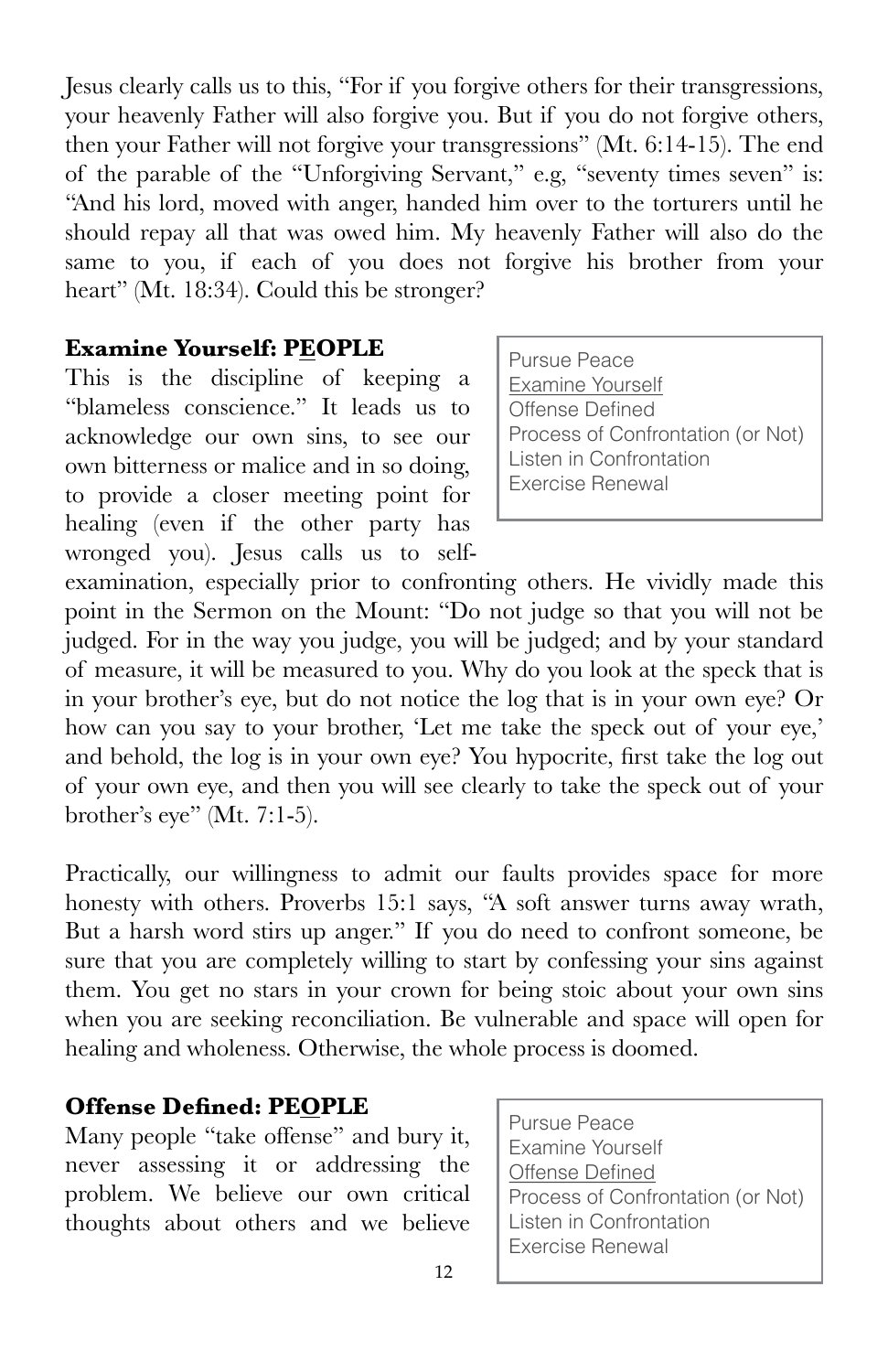gossip. Instead of "believing all [good] things" and "hoping all [good] things," we believe the worst about others (1 Cor. 13:7). Then we discover how grievously others have sinned against us. We find that their smallest fault becomes the cause of our "offense."

What is a proper basis for "taking offense"? Could it be a difference of opinion, irritations, annoyances, failures of others? Before accusing or judging others, define their offense(s) objectively, according to the Bible. An offense is a cause or occasion of sin, a "stumbling block" (*scandalon*, Mt. 5:29ff, 16:23, 18:6). A true offense requires the following:

a) That another person violates the Law of God making you the victim of such sin. For example, let us think through the moral law (in the Ten Commandments).

- A person could disrespect or disobey you, if you are in an authority relationship over them (V. Honor your father and mother).
- A person could hate or act murderously toward you (VI. You shall not kill).
- A person could violate you or your spouse sexually (VII. You shall not commit adultery).
- A person could steal from you (VIII. You shall not steal).
- A person could lie to you or about you (IX. You shall not bear false witness).
- A person could express covetousness toward you, possibly in the form of envy, jealousy, or bitterness, etc. (X. You shall not covet).

b) The second component of defining an offense is proper evidence. Jesus applies this rule in Matthew 18:16. It is required that "two or three witnesses" confirm every fact (Dt. 19:15; Mt. 18:16). We should not form judgments toward others until the facts are confirmed. This is where many go astray. We may be tempted to believe one side of the story; we take the barest evidence as "proof." But, in many interpersonal cases the "facts" are not demonstrated until a confrontation takes place and one hears the other person's perspective. Leaping to condemnation prior to this is sinful and foolish. Remember the "Golden Rule," "do unto others as you would have them do unto you" (Mt. 7:12).

Given these qualifications for properly *taking offense*, differences of opinion, irritations, annoyances, failures of others, personality quirks, being "rubbed the wrong way," etc. are not true offenses. However, reacting wrongly to these kinds of things may lead a person to sin against another. You may accuse another (improperly) of an offense which is itself a serious sin. For example, Deuteronomy 19:18–19 speaks of "a false witness" making a false accusation; the result is "then you shall do to him just as he had intended to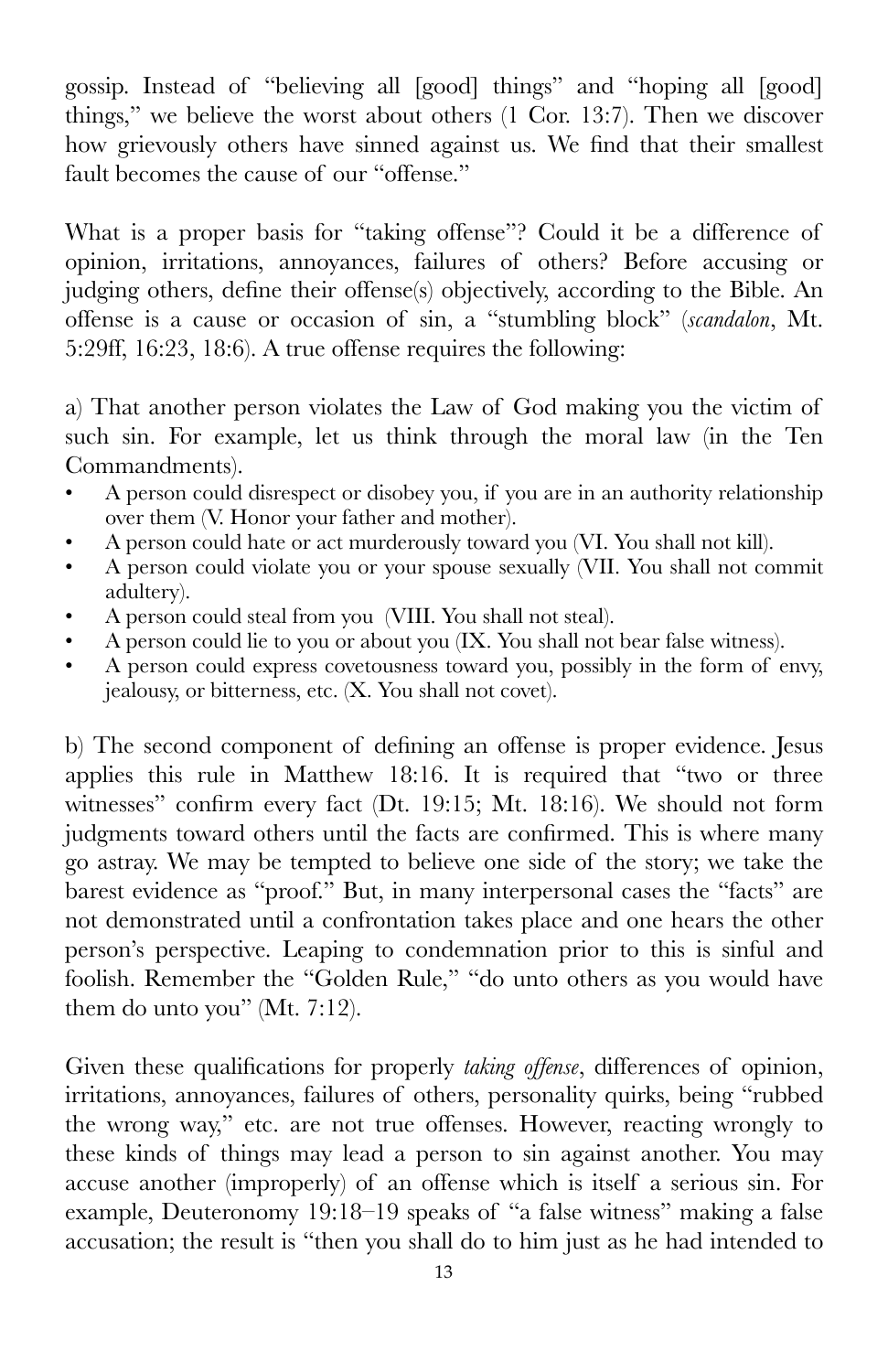do to his brother." In principle here, a false accusation of murder would lead to death for the false witness. If you have ever been accused of something that you did not do, you know this deeply wounds a person and can do longterm relational damage. It leads to ongoing relational strains, creating discord, dissension, and schism.

#### **Process of Confrontation (or Not): PEOPLE**

There are only two right responses to actual biblical offenses, e.g., when someone violates the Law against you and that is clear from proper evidence: a) we may forgive without process or b) we may forgive with process.

Pursue Peace Examine Yourself Offense Defined Process of Confrontation (or Not) Listen in Confrontation Exercise Renewal

a) We may forgive some offenses without requiring further action or "process" (the process here is outlined in Mt. 18:15-19). The biblical basis for this is in several passages which speak of being "tender-hearted" and letting "love cover a multitude of sins" (Eph. 4:32, 1 Pet. 4:8). Even in the Lord's prayer, we posture ourselves as those who continually, "forgive our debtors." Colossians says we are always to be "forgiving each other, whoever has a complaint against anyone; just as the Lord forgave you, so also should you" (3:13). This exhortation is parallel to, "bearing with one another," suggesting the continual and ongoing nature of forgiveness (Col. 3:13).

Surely this is a matter of spiritual maturity. When a child gets mad and says, "I hate you," for some petty reason, what is the mature response to this? Certainly a parent should correct it, but what if you are the "victim," and not in authority? Should you take this child to the church court and require a written letter of apology for harming your dignity? Of course not. A mature person would extend good will, love, and forgiveness without requiring a process of confrontation and confession. The same is true (perhaps even more so) in dealing with less mature believers. You may judge your maturity in the Lord by this. In dealing with others in Christ, are you like the loving adult who continues to love and even win the sullen child's heart, or do you descend to the level of a brat demanding justice for any petty and thoughtless offense?

Forgiveness without process (a) is not accepted as biblical by all. Many have taught and believe that unless a person acknowledges their sin, they don't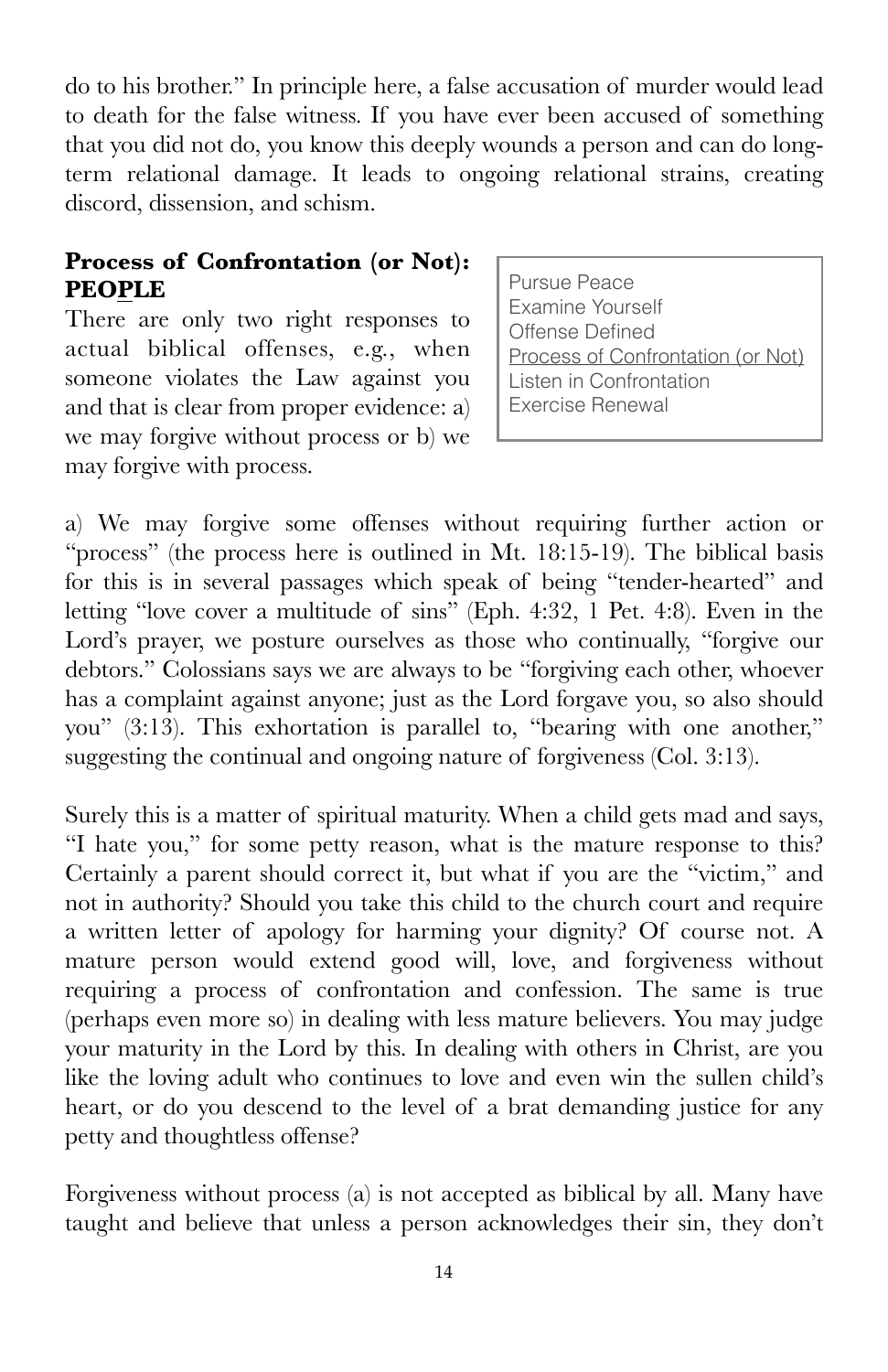deserve forgiveness and it is even wrong to forgive a person who lacks penitence. This view can easily be a justification for bitterness. There are many instances where it is impossible for the perpetrator to confess and receive forgiveness, for example a past abusive situation when the offender has died. Does God still call us to forgive our debtors? Yes. The above passages, as well as ordinary experience in the Church and years of counseling people, have persuaded me that we are to grant forgiveness without process in many instances. This does not mean the person has *received* such forgiveness or the peace that such forgiveness should bring. Reconciliation requires willingness from both parties. But simple forgiveness is an action of the victim toward the perpetrator regardless of the perpetrator's disposition. Choosing to forgive frees the victim from resentment, anguish, and bitterness and applies the Gospel of liberty.

b) On the other hand, in many cases, there is a need to follow the process in Matthew 18:15-19. We may pursue reconciliation with an offender by "process" with the means of sequential, humble confrontation (Mt. 18:15ff) to give opportunity for clarification, establishing facts, repentance, and a peaceful resolution. It should be noted that Matthew 18 applies more broadly than the specific case when someone sins against you, personally. In fact, Christ leaves the "victim" of the sin out. He simply say, "If your brother sins." However, in the parable which follows (vv. 21-35) the issue is personal reconciliation. "Lord, how often shall my brother sin against me and I forgive him?" (Mt. 18:21).

When do you forgive without the process of confrontation and when do you forgive in the process of confrontation? There is no rule about this. But here are some considerations:

- As I suggested above, as we grow spiritually, we should be more and more willing to forgive without the need for confrontation. This too applies to many relational difficulties which border on personality issues.
- When you cannot specify the sin clearly, but feel hurt, try to forgive and move on. If you continue to rehearse this (alleged) sin against you and you find that it continues to affect your attitude toward the person, then you need to follow-through in meeting with the person.
- It may be useful to use the process of confrontation, so that the other person becomes aware of what you take to be an offense. This could be an opportunity for growth in all.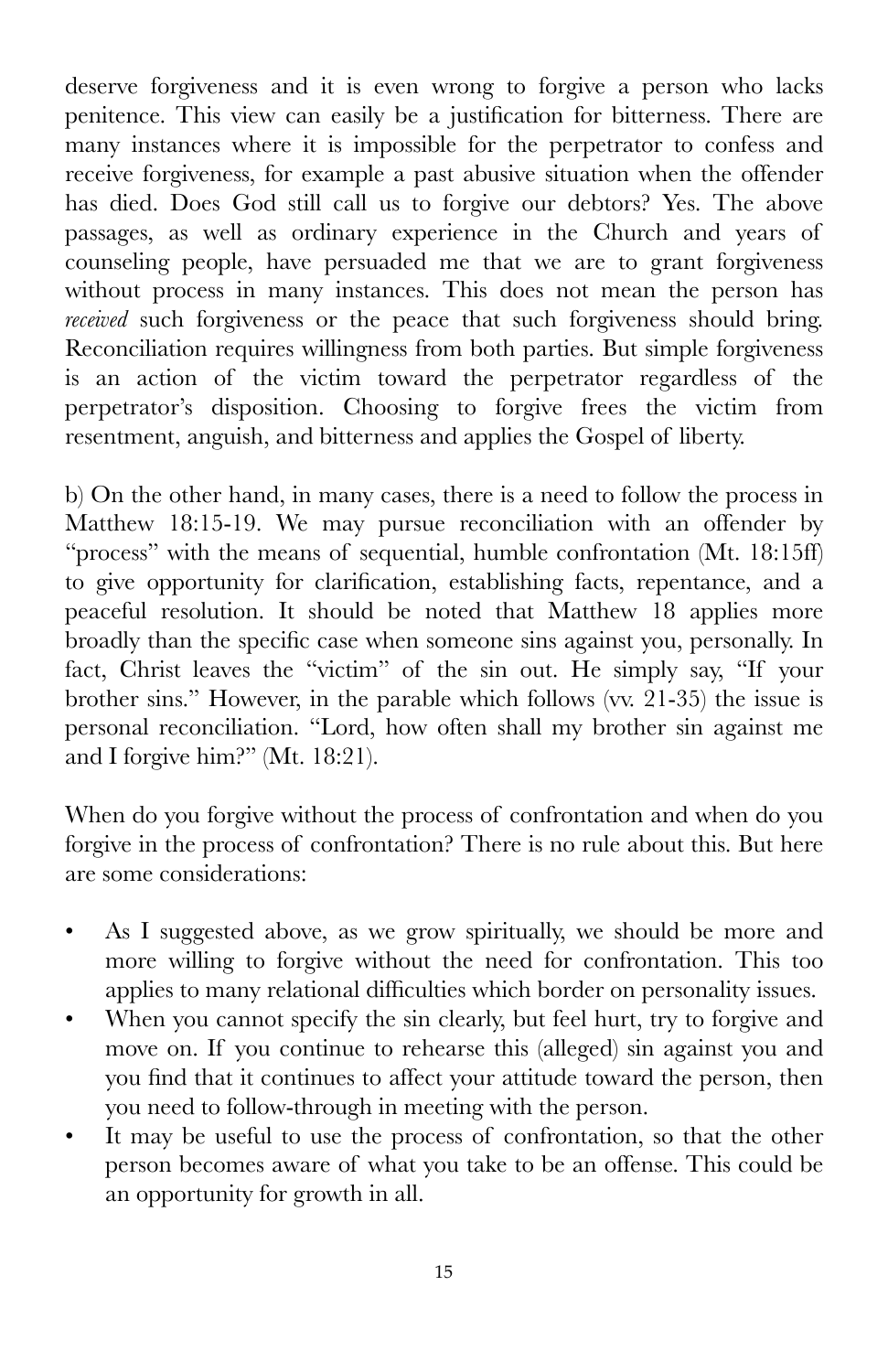- If you tend to minimize offense against you and sweep things under the rug, then you should fall on the side of confrontation. You may be struggling with a fear of confrontation and your spiritual growth depends upon stepping up to the plate.
- If you tend to be so sensitive that you often take offense even from a person's non-verbal communication, then you should practice forgiving and moving on without confrontation. Grow thicker skin and remember your identity in Christ. You have Him, what else do you require?

So if you have a biblical offense against you (above), and the process of confrontation is necessary, what do you do? The language below is crafted for what I take to be ordinary relational breaches, when all the facts are not clear. You need to get clarity and you desire reconciliation. This kind of language would be inappropriate in a case where, say, you found your husband in bed with another woman or a case where the facts are evident or established. But if you think someone slandered you, or lied about you, etc. and now you need to get to the bottom of it. Consider this potential language.

*•* What to say in confrontation: "*Something has been bothering me and I want to keep a clear conscience, you did [specify sin] at [specify time and location]. That seemed to me to be a sin against me and a [violation of \_\_\_\_ commandment]. I wanted to give you a chance to address this in case I have misunderstood this.*"

Now stand ready to hear evidence to the contrary or to receive an acknowledgement of sin and grant forgiveness to this person. If the person does not "hear" (receive and acknowledge) you, the biblical process requires you to proceed to take another person as a witness, etc.

• What to say if you are confronted: After listening, say a) if you are guilty*, "You are right, I sinned in doing \_\_\_\_\_\_\_\_\_\_\_\_\_\_\_\_\_\_. I was wrong, please forgive me.* 

The follow-through to acknowledging your sin is what I will call the restitution question. *Is there anything that I can do to make the situation right or to make up for my sin against you?* In many cases, just asking this brings some healing. It conveys that you understand you have hurt and caused a loss to the person. (See the appendix on Restitution)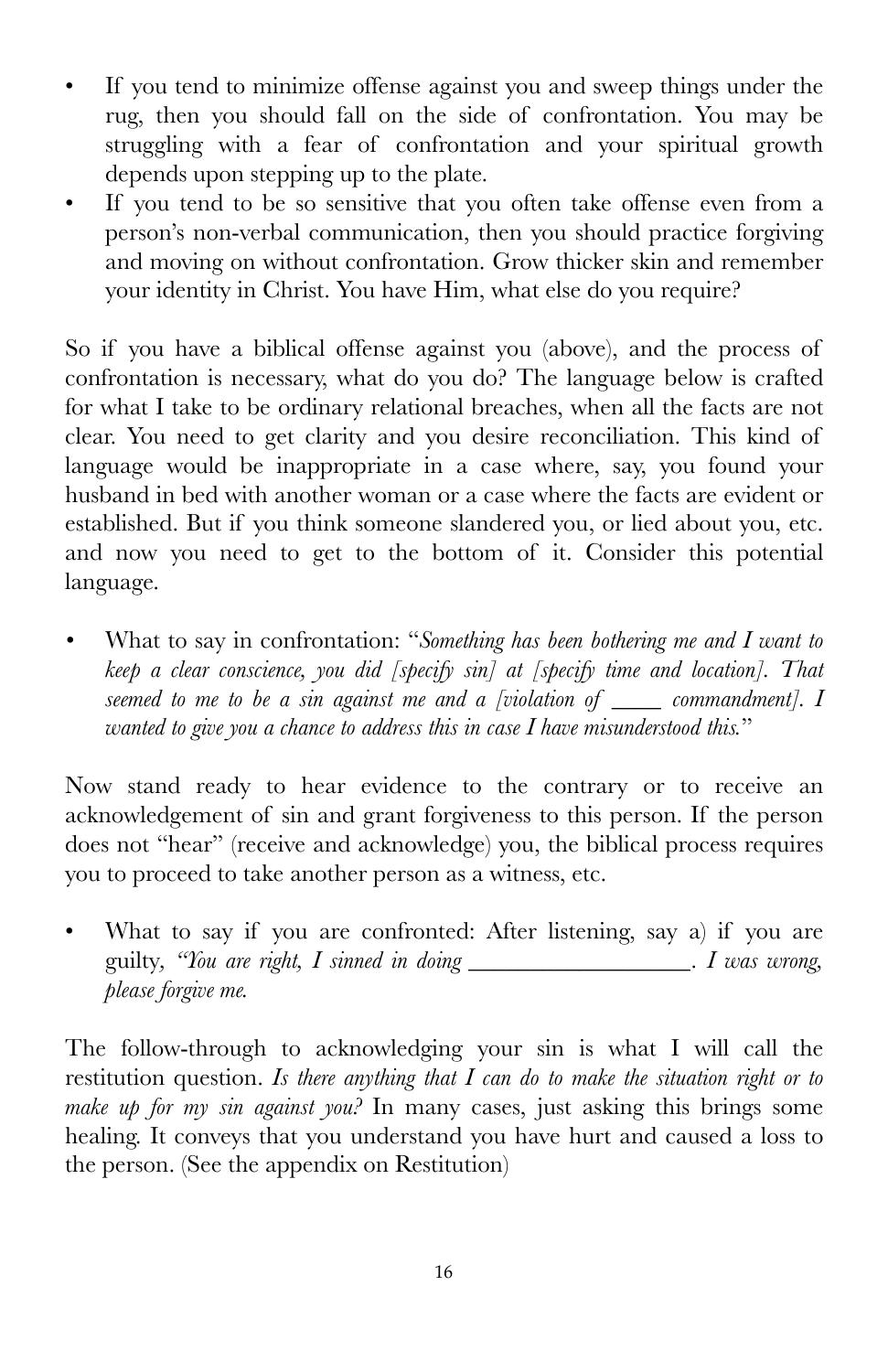## **Listen in Confrontation: PEOPLE**

The book of James commands sobering actions: "This you know, my beloved brethren. But everyone must be quick to hear, slow to speak and slow to anger; for the anger of man does not achieve the righteousness of God" (James 1:19–20).

Pursue Peace Examine Yourself Offense Defined Process of Confrontation (or Not) **Listen in Confrontation** Exercise Renewal

Being quick to hear is another way to say, "listen." The Proverbs give a wonderful litany of the virtues of "hearing" or "listening."

- A wise man will hear and increase in learning. (1:5)
- The way of a fool is right in his own eyes, But a wise man is he who listens to counsel. (12:15)
- But a scoffer does not listen to rebuke. (13:1)
- He whose ear listens to the life-giving reproof will dwell among the wise. (15:31)
- He who neglects discipline despises himself, But he who listens to reproof acquires understanding. (15:32)
- He who gives an answer before he hears, It is folly and shame to him. (18:13)
- Like an earring of gold and an ornament of fine gold is a wise reprover to a listening ear. (25:12)

The principles in these proverbs are applicable to many circumstances, but especially the context of confrontation for the purpose of reconciliation. We must "hear" the other party. But "hearing" is not simply the reception of sound waves on the eardrum. It is listening with understanding and empathy. And, in order to do this well, prior self-examination is necessary.

One of the reasons we must listen, in such a meeting, is because we may need to establish the "facts." We may objectively know the sins of a brother or sister in some circumstances. However, most inter-personal conflicts begin with some level of confusion on the "facts." In our confrontation with others, we should be open to reconsider what we believe to be the "facts." If we are called upon to help people address conflicts, we must try to distinguish the "facts" from biases, allegations, and assumptions. We must not presume we know the motives of others.

For example, Jane intended to serve a spaghetti dinner to their Bible study group. Wanda let Jane know that she couldn't come because she was trying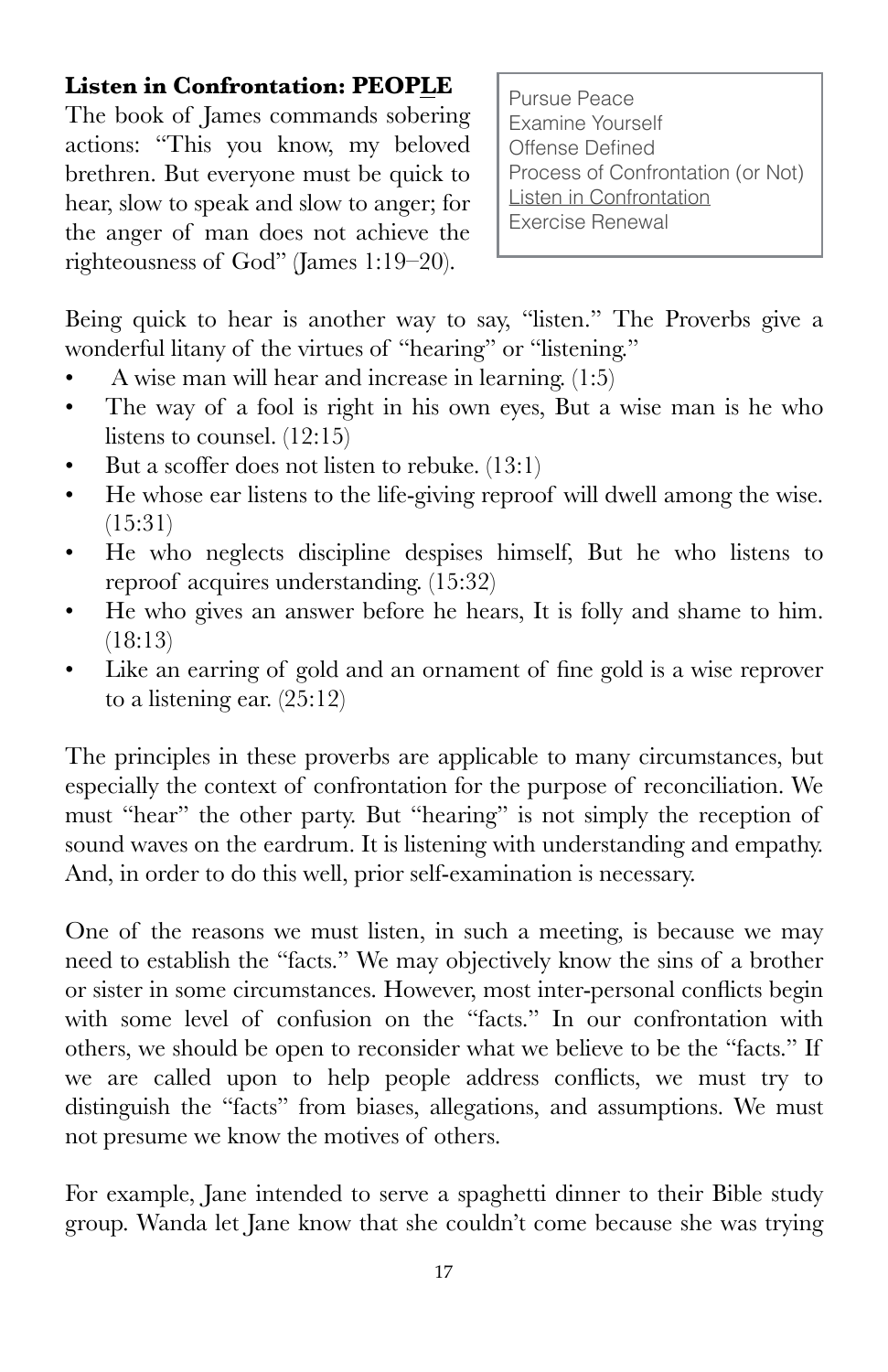gluten-free diet. Jane responded that they could make arrangements for that diet. Wanda explained (in a text) that they didn't want to trouble anyone. After Wanda (and family) didn't attend the dinner (despite Jane's offer), Jane stopped inviting Wanda to fellowship events in their home. After a couple of weeks of muddled communication, Jane told Mary that Wanda was mad at her and didn't know why. Wanda told Karen that Jane was mad at her because she was trying a gluten-free diet. Then Mary and Karen told Sue their "concerns." Sue came to the pastor and explained that Jane and Wanda were at odds with each other and it had disrupted their Bible study. The pastor then told the elders that "we have a real issue with people making idols of their diet in the church." The pastor blogged about "Diets that Rival Christ." Wanda left the church. And so it goes.

Most of these kinds of conflicts get stirred up long after the "facts" have been lost. Getting back to the objective definition of the sin and how we verify it, etc. becomes hopelessly mixed into the judgment of motives, misunderstandings, and assumptions of guilt. Our posture toward others in Christ should be making no assumptions about guilt, but verifying an objectively defined sin. I think this is what Paul meant in saying "Love … believes all things" (1 Cor. 13:7). Loving others means we get objective confirmation before making an accusation.

## **Exercise Renewal: PEOPLE**

Following the principles of reconciliation above, let us suppose you have mended a relationship. You have already determined to pursue peace, you have examined yourself and acknowledged your own failures in a situation, you biblically defined another person's sin

Pursue Peace Examine Yourself Offense Defined Process of Confrontation (or Not) Listen in Confrontation Exercise Renewal

against you, you determined the need to confront the other person, and you truly listened to them in confrontation. As a result sins were clarified, confessed, and forgiveness was transacted. Now both parties rejoice in Christ. Now what?

In my experience, maintaining peace requires effort. The temptation will be to rehearse the details and perhaps with suspicion. To find similar faults again. To believe the other person will likely commit the same sin again. Healing relationships demands that after reconciliation happens, we must continue to live in a *renewed way in order to restore trust*.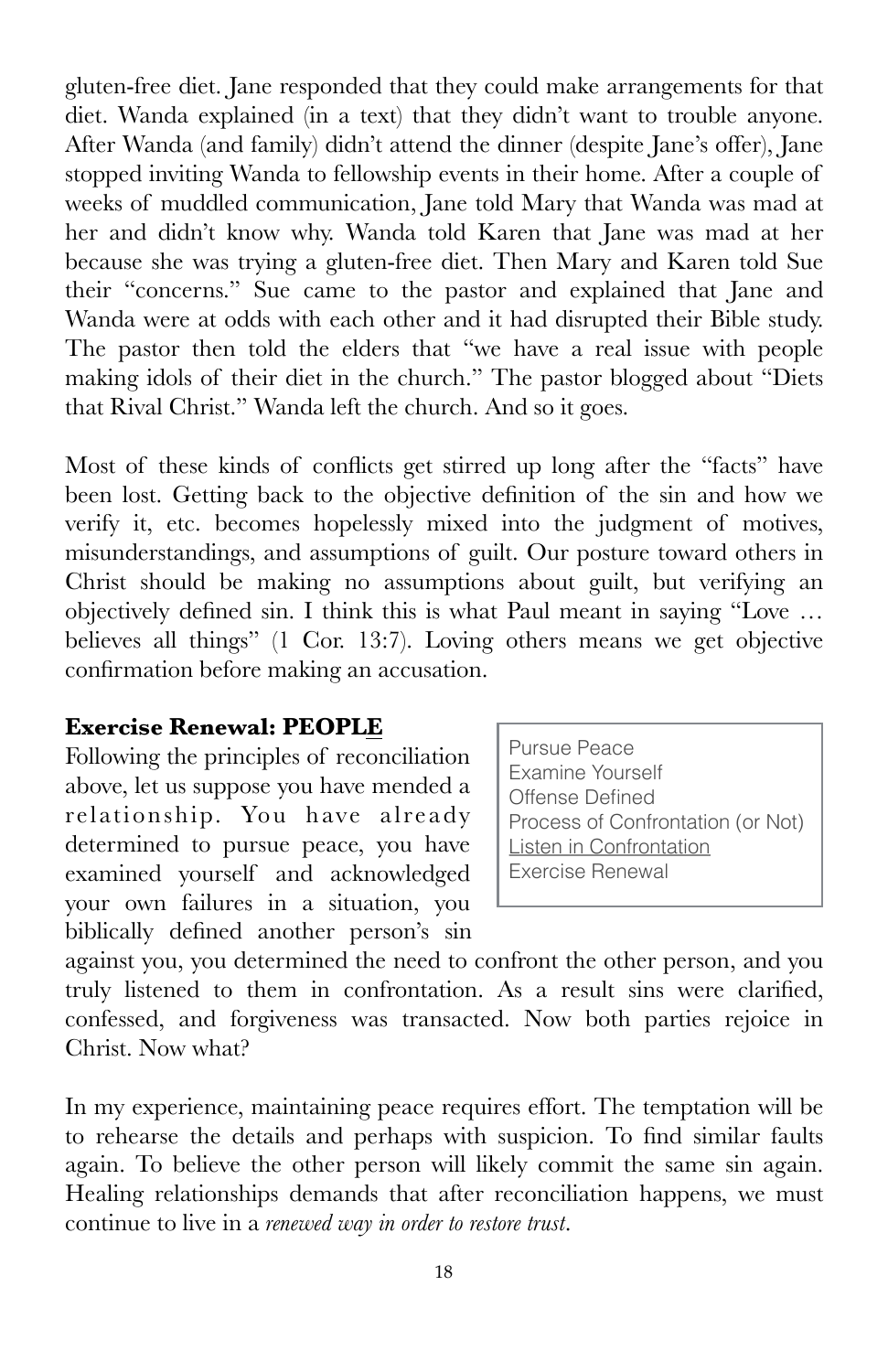#### PART II: STEPS OF PERSONAL RELATIONAL RENEWAL

#### **Peace and the Congregation**

A few years ago I was asked to speak at an event about "Congregational Peace." I supposed I was qualified because our congregation had just gone through a white squall of conflict and the ship did not sink. In preparing for that talk, I discovered the larger context of the well-known verse, Philippians 4:7, "And the peace of God, which surpasses all comprehension, will guard your hearts and your minds in Christ Jesus." By looking more deeply into the context I discovered that Paul was not throwing out random commands to be framed on our walls along with pictures of butterflies. This entire passage exposits a means of renewal in relationships.

Philippians is a marvelous Epistle and many saints love it for the many memorable and quotable verses. Part of the reason for this is Paul's effusive love for this congregation. He calls them his "joy," his "crown," his "beloved" or "well-loved" ones. Despite this, they still had squabbles. They needed relational healing.

#### **Conflicts in Philippi**

The example of the church in Philippi provides a relational boot camp for us. But this is not because Philippi was unusually troubled. Not at all. Acts 16 reveals the foundation of the church in Philippi. Paul and Silas followed the urgings of the Spirit to evangelize there. They were sensitive to the Spirit, though they still had to actively "conclude" God's will (Acts 16:10). By their faith and faithfulness in adversity, God opened the gospel door to all of Europe.

In this context Luke joined the apostolic band (Acts 16:11, "we" includes the writer, Dr. Luke). The first converts were diverse: a businesswoman (Lydia and her household servants), a slave girl with the spirit of divination (lit., spirit of the python) now delivered, and the pagan jailer and his household.

Lydia whose name means "from the Greek region of Lydia," was likely a wealthy Greek (unmarried or widowed, conducting her own business). She had a household including at least some servants (Acts 16:15). The jailer was likely Roman, having been given this post and land as a result of service in the Roman army. It is likely that he had large household of servants which would have been from a variety of ethnic groups. Important households in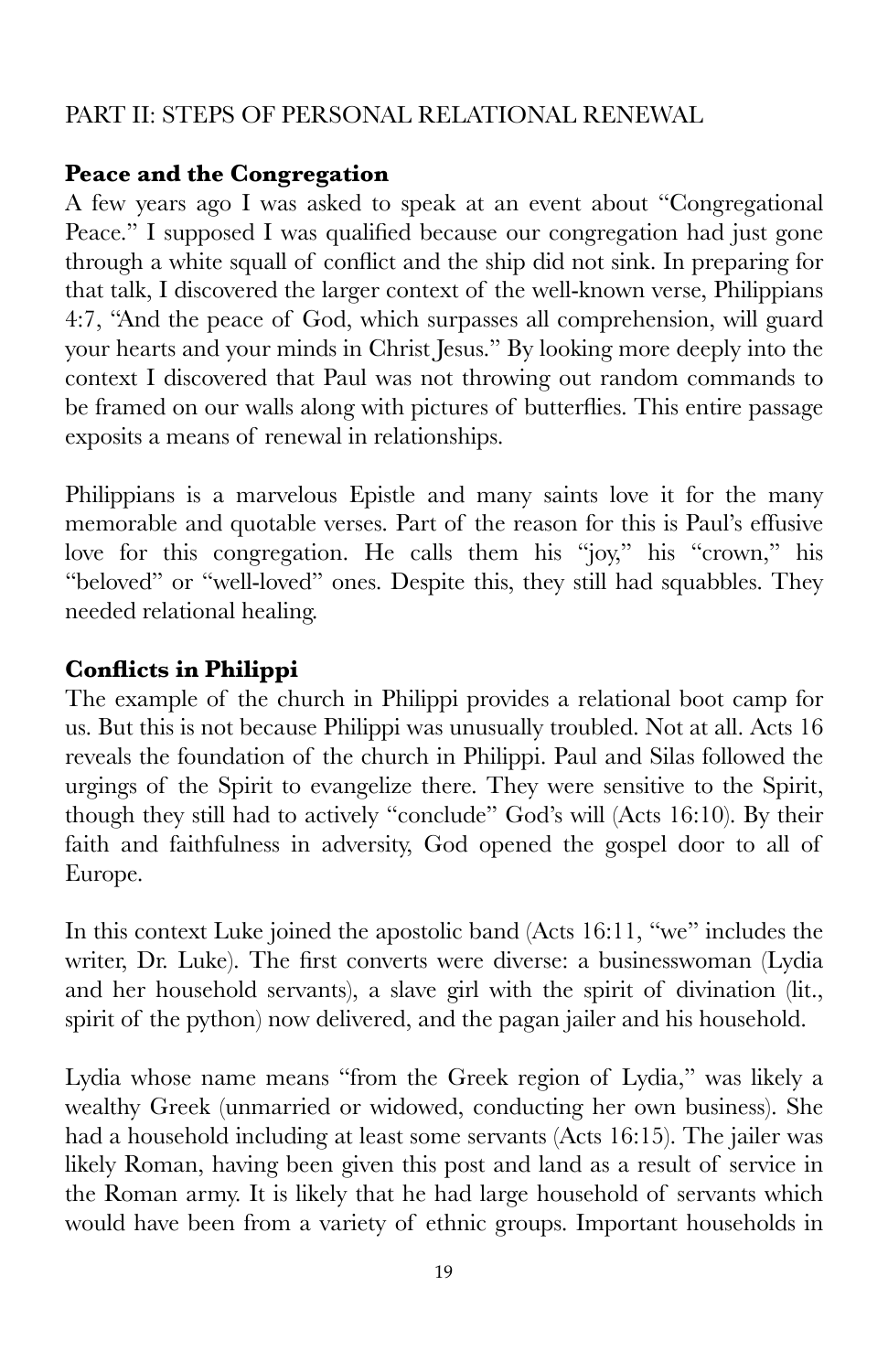<span id="page-19-1"></span>the first century world utilized slaves. For example centurions, magistrates, and jailers used servants which may have been slaves bought to function as personnel to run the household micro-economy[.](#page-19-0)<sup>[6](#page-19-0)</sup> The slave girl with the spirit of divination (*pneuma python*) was likely from a marginal group within the empire. Though she was not identified as part of the congregation or converted, it is likely that her deliverance included her conversion and that such a conversion meant participation in the ecclesia of believers.

Assuming all of these were the charter membership of this church, note the diversity. This "church plant" was composed of three different characters and their relations, with very different backgrounds. Very likely, they were from three different social classes, and three different ethnicities. God's foundational choices in the church show His love and acceptance of all kinds of people.

This core group of Philippian believers (and households) had grown to include multiple elders, deacons (1:1), and several ministers associated with them, including, Timothy, Epaphroditus, if not Tychicus and Trophimus (Acts 20:4). Philippi was a healthy church, but not a perfect church. We learn that there were at least some issues of disunity and disharmony (chs. 2-4).

#### **Christ-Centered Relationships**

One of the most profound passages about the nature of Christ's incarnation is found in chapter 2, the *Carmen Christi.* 

Although He existed in the form of God, did not regard equality with God a thing to be grasped, but emptied Himself, taking the form of a bond-servant, and being made in the likeness of men. Being found in appearance as a man, He humbled Himself by becoming obedient to the point of death, even death on a cross. For this reason also, God highly exalted Him, and bestowed on Him the name which is above every name, so that at the name of Jesus every knee will bow, of those who are in heaven and on earth and under the earth, and that every tongue will confess that Jesus Christ is Lord, to the glory of God the Father.

This amazing passage expresses the depth of Christ's character in His humility and exaltation. This was likely a hymn which captured the essence

<span id="page-19-0"></span>[<sup>6</sup>](#page-19-1) For more on biblical-times households, see "The First Century Family" at [http://www.wordmp3.com/](http://www.wordmp3.com/reformationresources) [reformationresources.](http://www.wordmp3.com/reformationresources)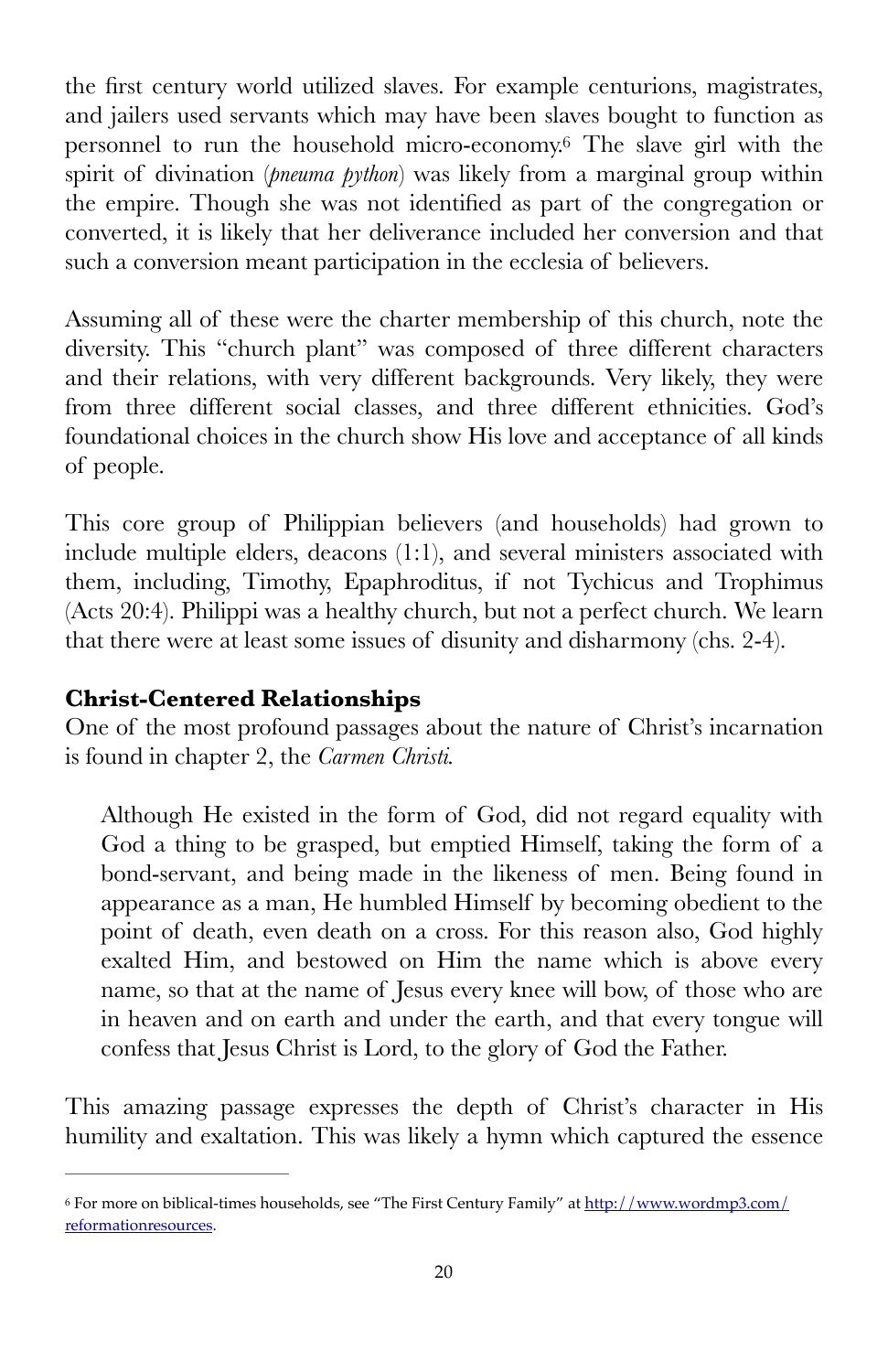of the Apostolic witness to Christ. It is as poetic as it is profoundly theological. This is no bare theological discourse on the nature of *kenosis* (a theological topic on how He "emptied" Himself). It comes with a very simple exhortation: "Do nothing from selfishness or empty conceit, but with humility of mind regard one another as more important than yourselves; do not merely look out for your own personal interests, but also for the interests of others. Have this attitude in yourselves which was also in Christ Jesus, *who although He existed in the form of God* . . ." (Phil. 2:3-5).

God was at work in this congregation from the first (1:5). Paul encourages them with a future hope: "He who began a good work in you will perfect it until the day of Christ Jesus" (1:6). Paul was thankful for their "participation" (*koinonia*) in the gospel. They were "partakers of grace" (1:7). They had prayed for and provided for Paul (1:19). Their participation included being partakers of grace, being prayer warriors, and providing practically for the expanse of the gospel to other congregations. Their maturity required active participation in gospel-partaking, prayer, and giving. Yet, they needed the direct command, "Do all things without grumbling or disputing" (2:14). Real church growth requires patience and perseverance in love through resolving personal conflicts.

#### **Euodia and Syntyche**

Paul's loving personal appeal and deep Christological appeal (2:5-11) conclude in chapter 4. In the context, Paul gives a pastoral exhortation for two co-laborers to stand firm. Euodia and Syntyche have ongoing relational problems in the church, despite that they have "shared my struggle in the cause of the gospel" (4:3). The name "Euodia" probably means, "prosperous journey" and "Syntyche" means, "fortunate." It is ironic that both ladies' names mean more or less the same thing. Indeed, as believers, they have the same destiny. They have the same church home. They have the same Lord, the same baptism, the same Table. But, they are still at odds with one another. Such is the human condition.

Paul provides rich counsel here which has been mostly ignored as wisdom in healing relationships. Let me make a case that Paul is actually providing relevant, helpful, and healing counsel. I will argue that the verses which follow his address of the women provide a helpful sequence of injunctions in directly calling for a relational renewal process (with Euodia and Syntyche and those affected).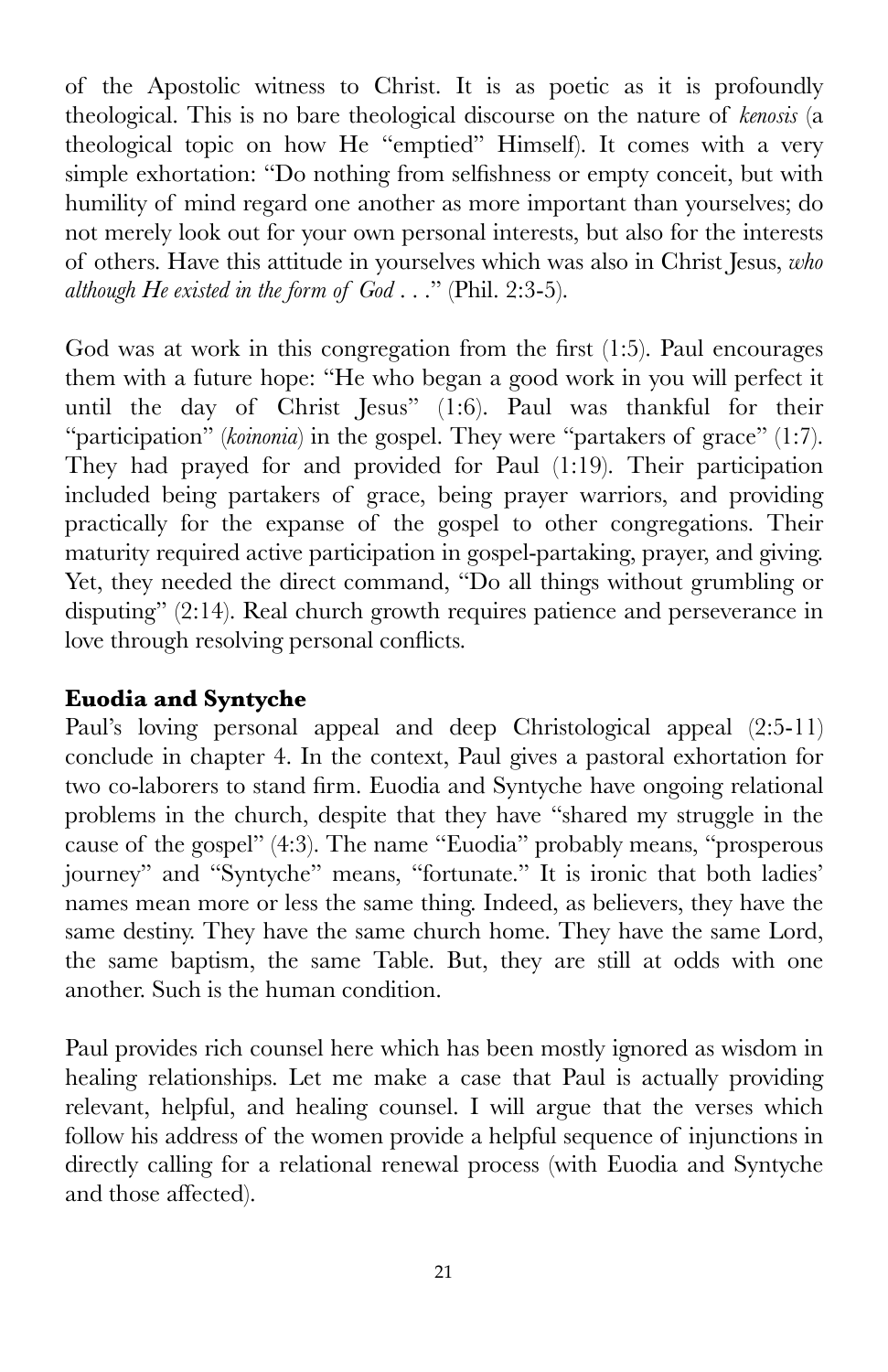Philippians 4:1–9 - Thus, my loved ones, my brethren, whom I long to see, you are my joy and my crown; in this way, stand firm in the Lord, my loved ones: I urge Euodia and I urge Syntyche to think together in the Lord. 3 Yes, and I ask you also, my yoke-fellow [pastor], take hold of these women, for they have struggled beside me in the work of the gospel, together with Clement and the rest of my co-workers, whose names are in the book of life. 4 [You all] continually be glad [that you are] in the Lord; again I will repeat, be glad. 5 [You all] Let your gentle, reasonable side be seen by everyone. The Lord is near. 6 Stop worrying about things and pray about everything specifically with thankfulness so that what you ask for [instead of worry about] is made known to God. 7 And [then] the peace of God, which exceeds all your thinking, will protect your hearts and minds in Christ Jesus. 8 Last of these [exhortations on how to stand firm], beloved, [in such problems] affirm whatever is true, whatever is honest, whatever is right, whatever is pure, whatever is lovely, whatever is admirable, [see in this] what is excellent and glorious. 9 Keep on putting into practice the things that you have been discipled in and received and heard and seen in me, and the God of peace will be with you. (my translation)

At the end of ch. 3, Paul says, "thus" (*hoste*), which recalls that there are enemies against the gospel, yet we are part of a united heavenly "citizenship" (*politeuma*) (3:18-19). So he calls the whole church to "stand firm" (4:1). He provides a qualification on standing firm, "in this way" (*houtos*). The transition between chs. 3 and 4 is like climbing to the top of hill, then looking back and forward. The very enemies that are outside the church (3:2) and the unity we profess as the true circumcision (3:3) and true citizens (3:19) mirrors the call to peace and unity within the congregation.

<span id="page-21-1"></span>Then he addresses a specific group, two women, called out by name for a lack of peace. Paul appeals to another here, a "loyal yoke fellow" or "true companion" or "partner" or "comrade" to help these women live in peace.[7](#page-21-0) This person is likely the pastor, minister, overseer of the Philippian church at the time. He is to "help" (literally, "seize," *sullambano*) the women in order to bring about a greater unity.

<span id="page-21-0"></span>[<sup>7</sup>](#page-21-1) We don't know the identity of this person. It could be Luke, Timothy, Epaphroditus, or another. A minority of interpreters transliterate the term as a formal name, "Syzygus."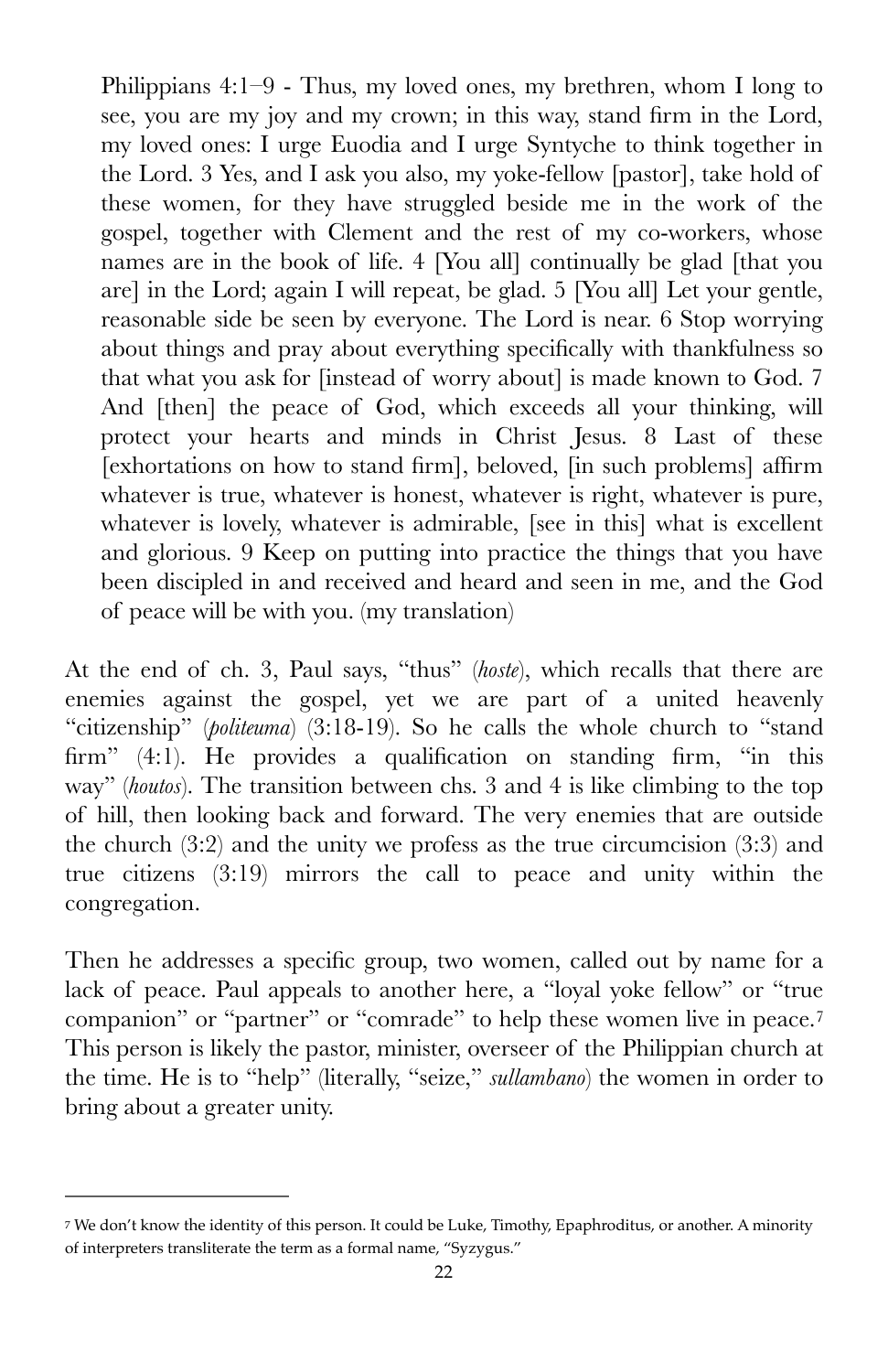There are several reasons why the next set of commands form a process for "standing firm" together in the midst of relational problems.

- There is a parallel structure which runs from verses 2-9 which outline peace. This section begins with a lack of peace, ends with peace, and in center there is peace.
- A. Think together [**peace**] in the Lord.

B. Keep on taking hold of the peace disruptors (these women).

C. Keep on rejoicing in the Lord.

## **> The peace of God will guard you.**

- C'. Keep on envisioning the true, good, beautiful.
- B'. Keep on putting into practice what you saw in me.

A'. The Lord of **peace** will be with you.

- While verse 4 seems generic, the command to "rejoice" is plural and may imply: "You rejoice, Euodia and Syntyche."
- Even so, the next command seems especially relevant to the women, "let your gentleness" or "forbearance" be seen by all. This most likely should be taken as, "You ladies show your gentleness and patience to all the congregation." If this is so, it seems likely that "rejoice" is also directed to them, just as the others.
- As it turns out, on consideration, these exhortations form a spiritually useful process to address the stress of relational conflicts.

## **Wash, Rinse, Repeat**

Just like the simple instructions on many shampoo bottles, broken relationships need cleansing, resetting, and repeating the process. The instructions in Phil. 4 are especially helpful as a renewal process. From the Phil. 4 injunctions, I have reduced the actions to the following acrostic: "REPEAT"

Rejoice Always (4:4) Endure with Others (4:5) Petition God vs Anxiety (4:6) Experience Peace (4:7) Affirm the True, Good, and Beautiful (4:8) Teachers and Models (4:9)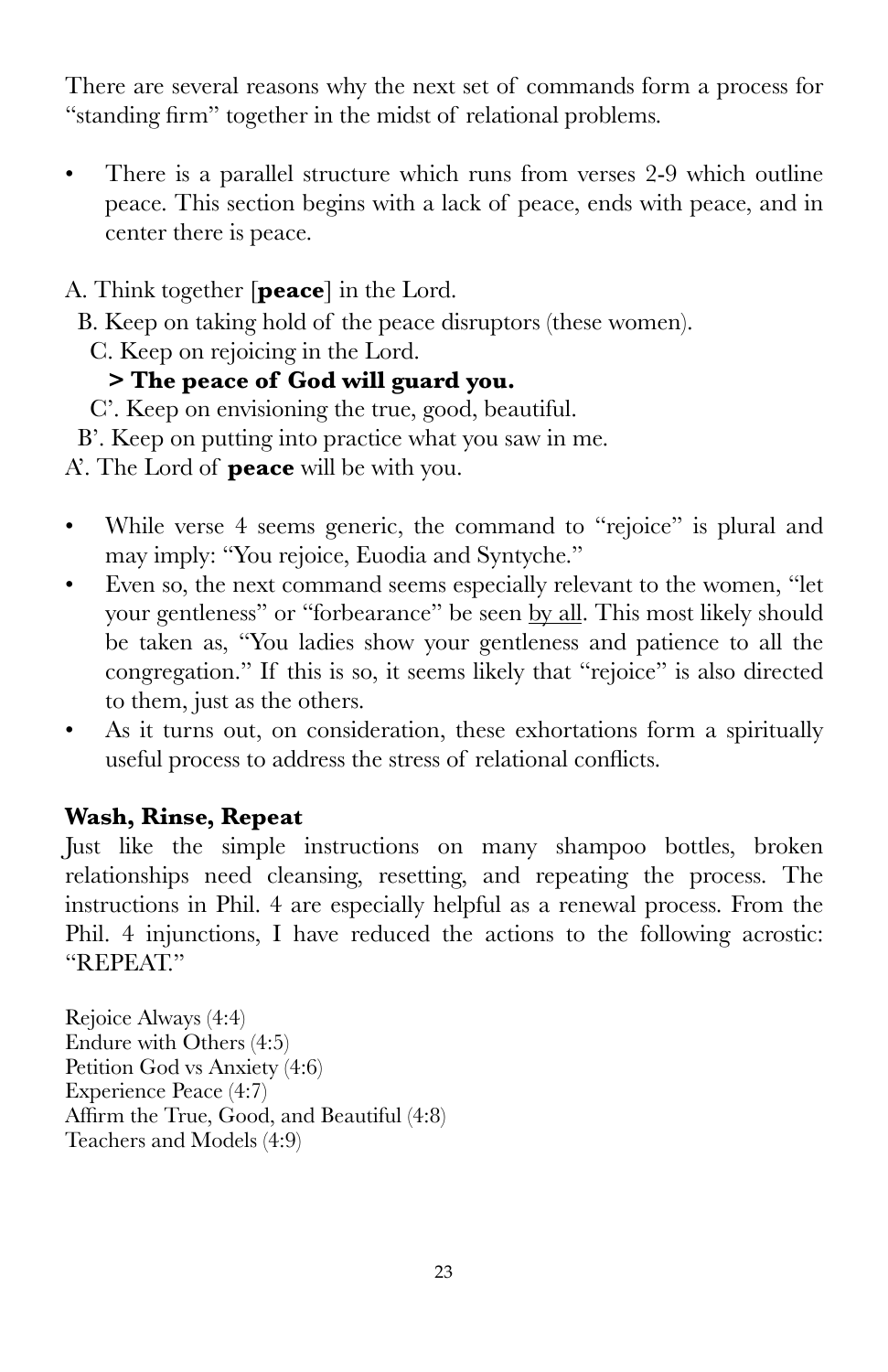## **Rejoice Always (4:4) - REPEAT**

<span id="page-23-1"></span>The first of this sequence is to, "rejoice" (*chairo*). To "*chairo*" is "to enjoy a state of happiness and well-being."<sup>[8](#page-23-0)</sup> The qualification Paul gives is, "in the Lord." In my translation, I try to capture the subjective aspect of this: "[You all] continually be glad [that Rejoice Always Endure with Others Petition God vs Anxiety Experience Peace Affirm the True, Good, and Beautiful Teachers and Models

you are] in the Lord; again I will repeat, be glad." The command is to give praise to the Lord that you are joined or connected or in union with Him, "in Him." Like our acrostic, he "repeats" - "Again, rejoice."

Paul calls these women to be in a state of happiness because of their salvation. Why begin the sequence here? We must put all of our problems into perspective. The largest perspective is simply this: are you in Christ or not? If you are in Christ, nothing can separate you from Him (Rom. 8:35ff). Whatever problems you have must be seen in this noon day light. In the stark, but realistic words of Job: "the LORD gave, and the LORD has taken away; blessed be the name of the LORD." Paul would apply this same "in Christ" logic to his own life earlier in the book. "For to me, living is Christ and dying is gain" (Phil. 1:21). To "rejoice" or "praise the Lord that you are united to Christ" decentralizes every worry, every problem, every difficulty. Remember who you are, Paul urges, and take joy in that; and repeat!

#### **Endure with Others (4:5) - REPEAT**

The usual rendering of verse 5 is " gentleness," "forbearance," "endurance," even "reasonableness" or "meeting half-way." So my translation is, "[You all] Let your *gentle, reasonable side* be seen." This is just to say, "endure with others."

Rejoice Always Endure with Others Petition God vs Anxiety Experience Peace Affirm the True, Good, and Beautiful Teachers and Models

Why would this be the second action, after "taking joy"? We all know those that get to that place: "I'm done with him/her." There are people that we

<span id="page-23-0"></span>[<sup>8</sup>](#page-23-1) *Greek-English Lexicon of the New Testament Based on Semantic Domains, 2nd Ed.,* Johannes P. Louw and Eugene A. Nida, Editors (New York: United Bible Societies,1988); Electronic text hypertexted and prepared by OakTree Software, Inc.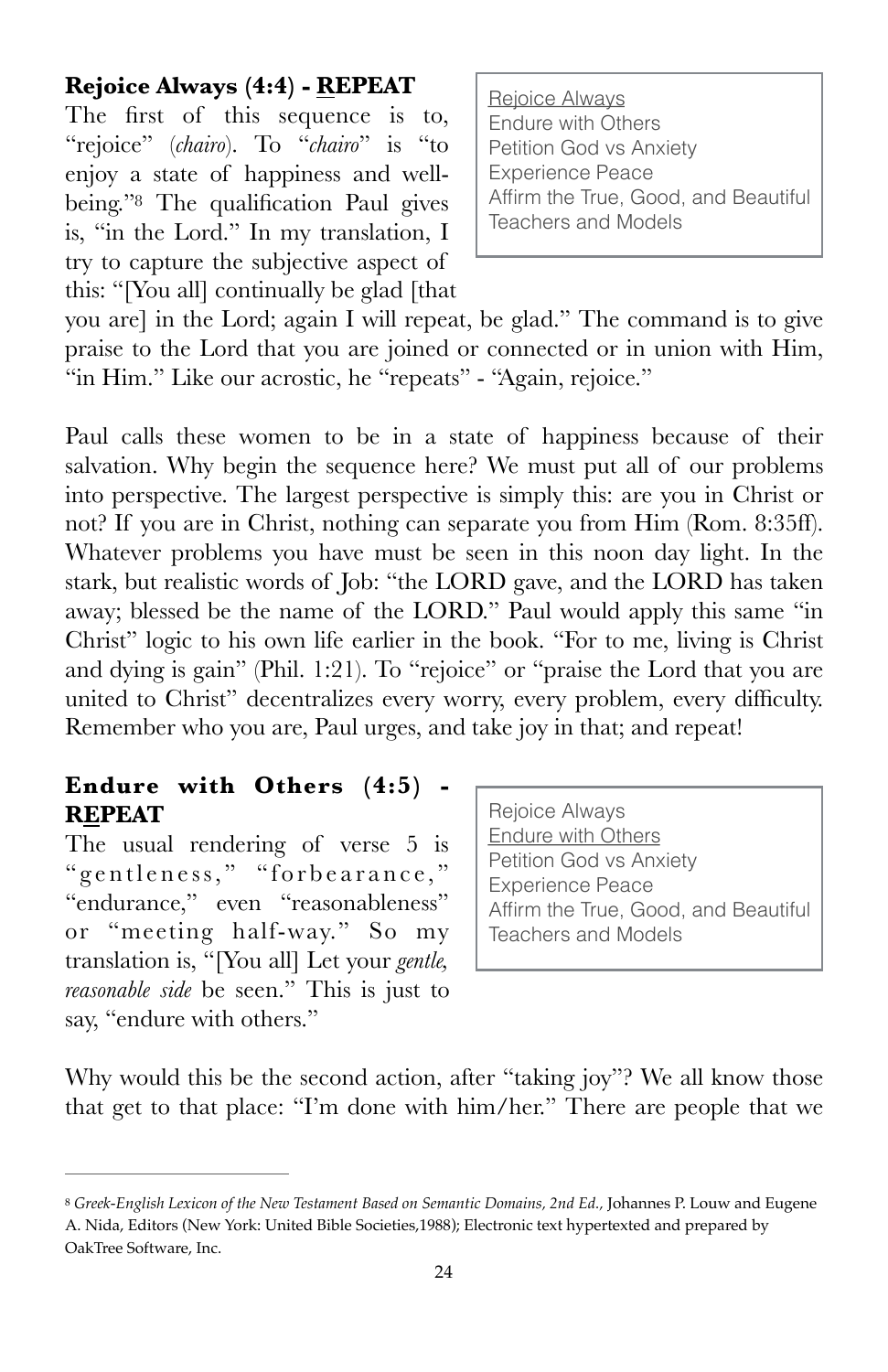are "done with," namely those that reject Jesus. But please remember, we are by no means "done with" those with whom we will spend eternity. Are we?

So, I think this is the most direct and practical action a person can take in a squabble. It is a call to act on your self-examination. Can you be a little more gentle, a little more patient? Can you bear with another person a little longer? Can you endure a little longer? Paul calls them to reflect upon ways to be gentle or patient. But then there's the note of accountability, "Let this be seen by all." Paul highlighted a very practical action for these women. Show a little more patience, a little more gentleness, a little more perseverance with each other, and show that to everyone.

What does Paul's addition mean: "The Lord is near." Some interpret this as further accountability: the Lord is near in judgment. This is true, since we are only a moment away from standing before him. However, Paul's use here is more likely an allusion to Psalm 145:18. "The LORD is near to all who call upon Him, To all who call upon Him in truth." This works well as a transition to a word on prayer, calling for specific petitions. Endure in your struggles and remember the Lord is near, so call on Him. Do not be anxious . . .

#### **Petition God vs Anxiety (4:7) - REPEAT**

The third action is prayer, since He is near to those who call upon Him. Instead of being worried (about this problem), turn anxieties into specific petitions with thanksgiving. "Stop worrying about things and pray about



everything specifically with thankfulness so that what you ask for [instead of worry about] is made known to God." I might add, let this be made known to God, rather than venting in your own mind and in gossiping to others.

Worry is imagination used poorly. Instead of seeking God on a matter, we relive or *pre-live* fruitless emotions and things outside of our actual control. Jesus taught, "Do not be worried about your life". . . "who of you by being worried can add a single hour to his life"? (Mt. 6:25-28). Great question, Jesus. Worry can't do anything, change anything, add anything, affect anything —except for destroying the health and happiness of the worrier.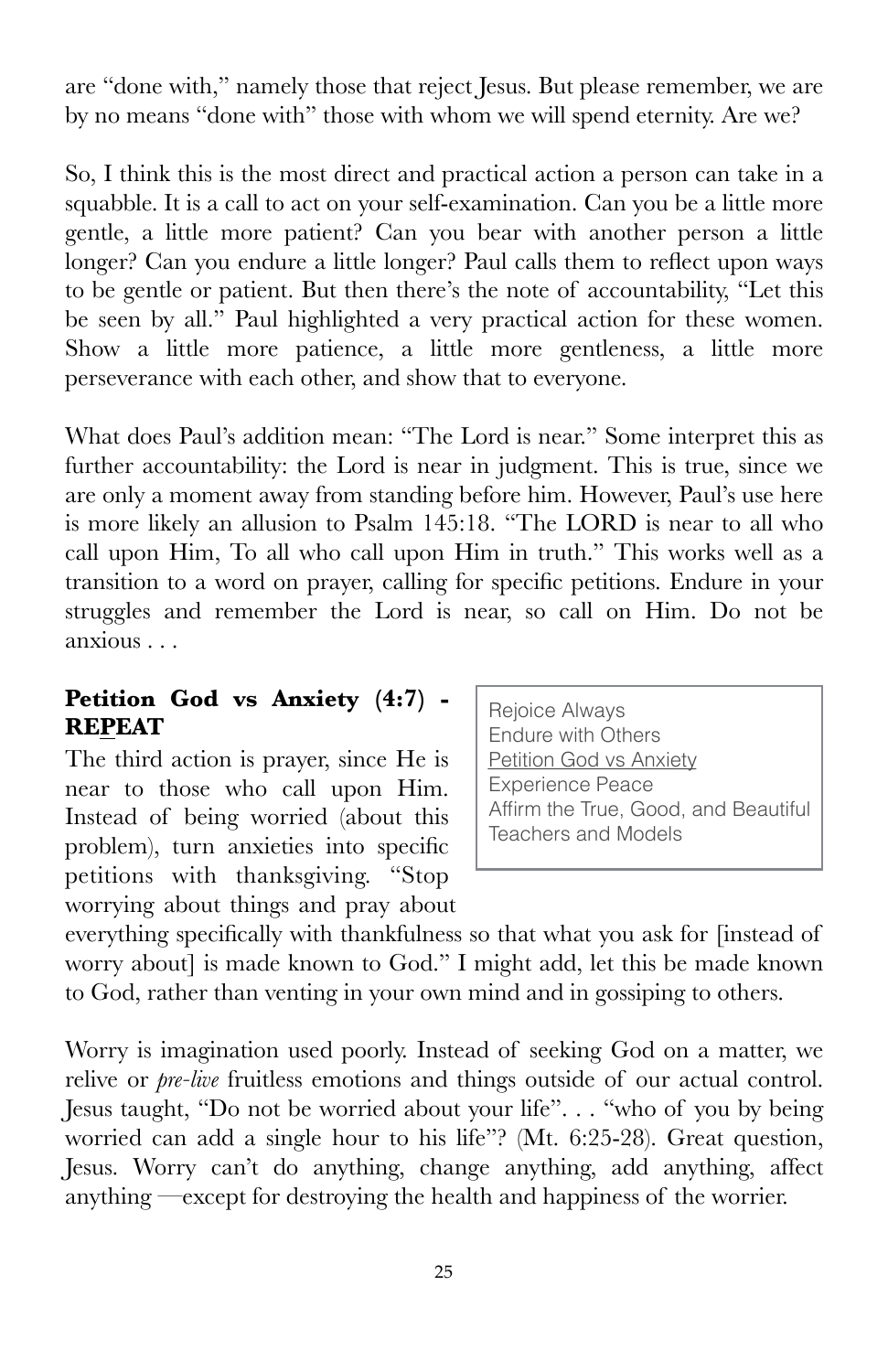Worry and prayer are similar mental activities. Worry uses the same faculties that prayer uses. In both, our thoughts and words are present, as well our emotions and imaginations. Worry is imagination used in futility. Effective prayer reverses this and asks God for vivid, specific, and tangible requests with gratitude.

The process of exchanging futile anxieties for fruitful prayer entails several steps: name a specific concern; turn it into a specific petition to the Lord; adding notes of thanksgiving to the Lord. Regardless of the problem we can be thankful. We can add gratitude to our prayers since a) we are to be glad (rejoice) in our own salvation (4:4), b) we are to be grateful in God's own character and power to do exceedingly beyond what we ask or think (Eph. 3:20). And c) we can discipline ourselves to see elements of goodness in our own situation (4:8).

#### **Experience Peace (4:7) - REPEAT**

The entire section is about peace. But here the center-piece of the passage is peace. This is not a command, as are the previous three injunctions. The verb is future tense. The "peace" "will guard" or "will protect" (*phrereo*) your hearts and minds. It is to install a

Rejoice Always Endure with Others Petition God vs Anxiety Experience Peace Affirm the True, Good, and Beautiful Teachers and Models

garrison of soldiers. Once we have rejoiced, shown endurance, petitioned (Him who is near) with thankfulness, we can expect peace to set up guards, patrolling the perimeters of our heart and mind.

We must once again remember the context, "And [then] the peace of God, which exceeds all your thinking [about the problem], will protect your hearts and minds in Christ Jesus." As much as we would like for this promise to be, "then you'll have overflowing peace," it might just be more oriented toward the patrolling guard metaphor. Once you have committed this to the Lord, the disruption of peace will sound an alarm. The patrol will alert you and you will need to keep or maintain that peace-guard by the process already discussed: rejoicing, patience, and petitions with thanksgiving in order to experience or continue to experience peace.

Whatever *guarding* means, it seems plain that we are to *have* or *experience* peace. Later Paul indicates, "the God of peace will be with you" (v. 9). Peace is to be realized, but it depends upon the previous actions: praise, patience,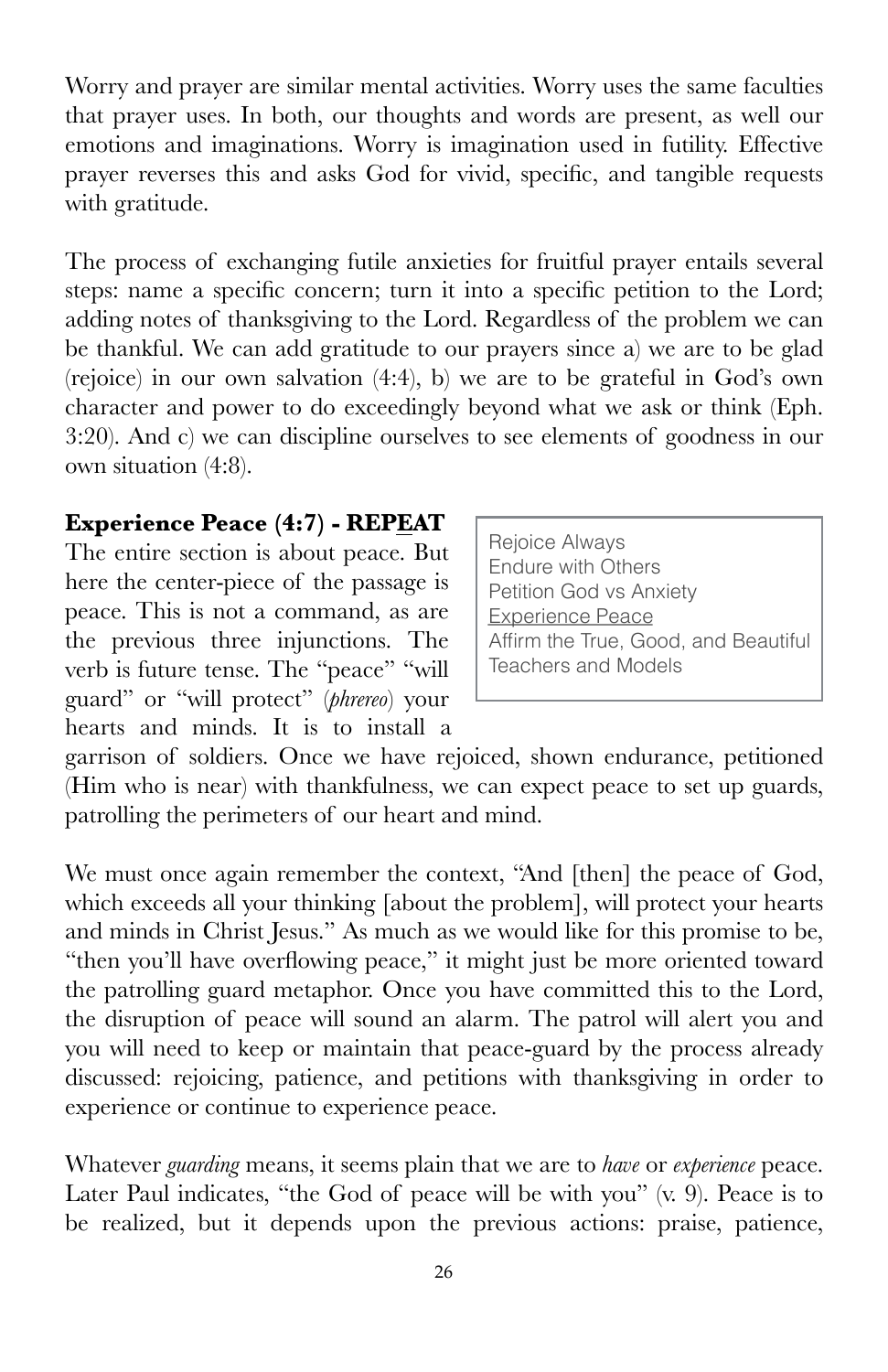petitions, then peace will guard you in Christ. The peace is a result of giving the problem over to God and accepting that He is with you (near) and will answer your prayers. It is like the definition of evangelism, "Sharing the gospel and leaving the results to God" (Bill Bright of Campus Crusade). Getting this peace requires rejoicing, being patient, taking it to the Lord in specific prayer and leaving the results with God.

## **Affirm the True, Good, and Beautiful (4:8) - REPEAT**

The idea of positive thinking sounds like psychobabble to many. "Positive thinking" pop psychology may or may not help people. Usually in self-help stuff there's just enough good and true to keep it afloat. Cultivating an

Rejoice Always Endure with Others Petition God vs Anxiety Experience Peace Affirm the True, Good, and Beautiful Teachers and Models

optimistic attitude surely can be beneficial. The context of what one "affirms" here, makes all the difference.

Just as Paul calls for exchanging worry for specific prayers (v. 6), he provides another exercisor mental renovation which might be summarized as, "be hopeful." Paul wants us to affirm all that is good in the situation. But the thinking here is not unconnected or blindly "positive." It is thinking about the relational problem, remembering Christ and rejoicing, "in the Lord" (2:5-11, 4:4).

In conflicts, our minds are tempted toward spiraling into the darkness, thinking the worst of everything and everyone. Rather, we are to use our mental faculty to see and reflect upon present and future aspects of the situation and persons and affirm that which is good. In doing this, we avoid mental slander and malice toward others.

Paul calls us to "*logizomai*" (take into account, impute, reckon) good things in this situation. This term is translated variously, "think," "dwell," "cherish the thought," "minds be filled," "meditate," etc. One use of this term is found in 1 Corinthians 13: "When I was a child, I spoke like a child, I thought like a child, I *reasoned* (*logizomai*) like a child." This means something like "saw the world as a child." This passage, along with others like Romans 6:11, "consider (*logizomai*) yourselves dead to sin," provide a wide range of meanings. Clearly it is not, "reckon" evil as good. He is urging us to "see" the good, "acknowledge," or "affirm" the true, good, and beautiful.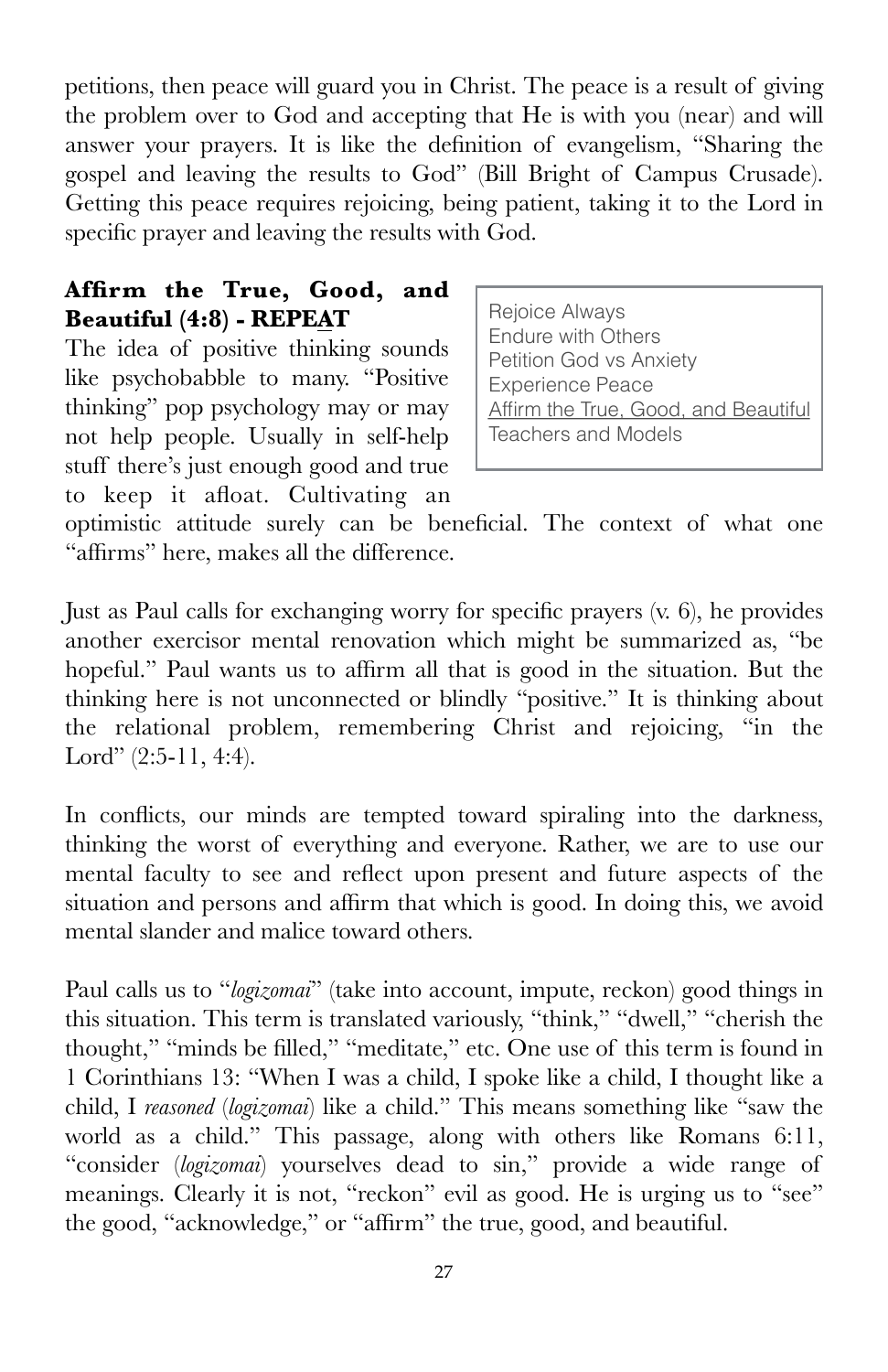My translation is, "Last of these [exhortations of how to stand firm], beloved, [in such problems] affirm whatever is true, whatever is honest, whatever is right, whatever is pure, whatever is lovely, whatever is admirable, [see in this] what is excellent and glorious." To affirm these good things is to positively look for, see, and gladly acknowledge these realities. We are to see good/true/beauty in the situation, expecting that it is really there. Another way Paul says this is, "Love believes all things and hopes all things" (1Cor. 13:7).

You may have a difficult time remembering this list of terms, "true, honorable, right," etc. This memory trouble is not aided by the many variations of the list in translations. No two modern translations are identical on this.

ESV: true, honorable, just, pure, lovely, commendable NASB: true, honorable, right, pure, lovely, good repute NIV: true, noble, right, pure, lovely, admirable NKJV: true, noble, just, pure, good report, virtue, praiseworthy NRSV: true, honorable, just, pure, pleasing, commendable

However, there is an easy way to get and handle on this. The list of terms is a set of six attributes which are "excellent and glorious." These qualitative terms range in meaning. The first term is agreed on by all, "true," as well as the fourth term, "pure." The other terms convey, despite varied translations, a sense of the main ideas.

These six attributes can be categorized as three sets of two related qualities. Then they culminate in two related superlatives. The first two relate to truth (true-honest), the next two relate to good (right-pure), and the final two relate to beauty (lovely-admirable). So then these six reduce to the familiar classical virtues of *the true, the good, and the beautiful*, which are all glorious-excellencies, or high virtues.

The Scriptures are full of progression of glory, from the story of Adam vs Jesus to the several character sequences in the NT (Rom. 5:3-4; 2 Pet. 1:3-7; cf 2 Cor. 4:7). Along with the idea that these point to the true, good, and beautiful, the overall pattern is more important than the exact translation of each term. We are urged on a mental path to think about what is first *true* and finally "*praiseworthy*" (e*peinos,* common to all translations). There is a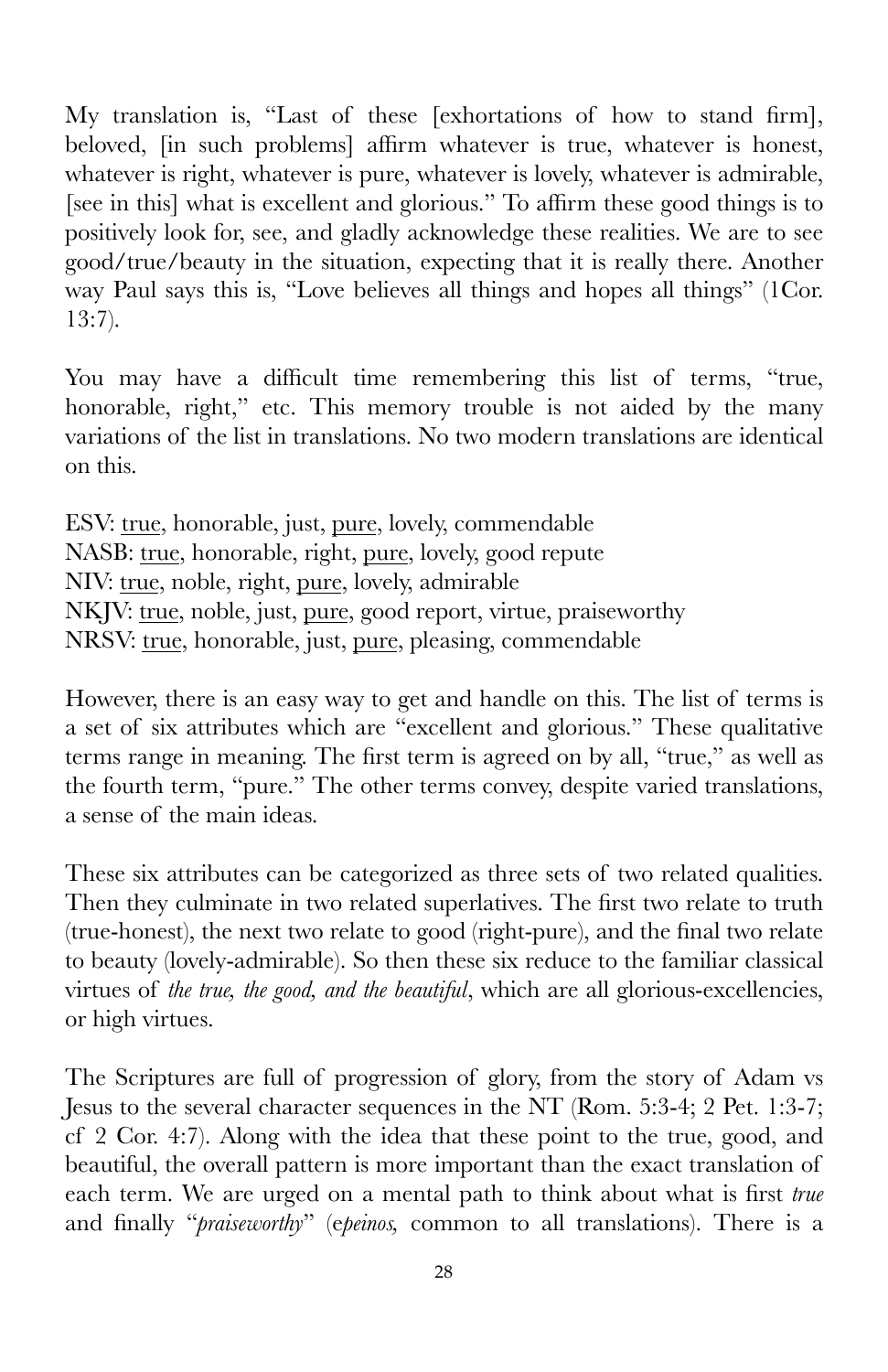progression: it starts with truth, but ends with what is praiseworthy or glorious. Thus, it begins with *accepting reality* (truth) and concludes with worship (giving praise).

In the development of our renewal we are to move from thinking merely of truth to that which is worthy of praise and glory. We are to move in thinking about our problems and relational conflicts, from accepting the "truth" of the situation, to the place in which we "see" what is praiseworthy through the situation. Can you accept the possibility that God could work in the situation so that the result could be glorious and praiseworthy? Can you lift your eyes to see the Lord at work? Can you look past the faults and sins of others to see the glory of Christ?

How do we do this? Think of a problem and begin using these tools and forms. "I am having trouble with [situation or person] because of [problem]. I am praying about this with gratitude for my/our salvation, knowing God's exceeding power to bring change and seeing many mercies in the situation. As I think through this problem. I am disciplining my mind to envision and take into account what is true, good, and beautiful in this."

## **Teachers and Models (4:8) - REPEAT**

In the previous verse (v. 8), Paul begins with the term "finally" (*loipos*), which literally means "toward the rest," deemed to mean "finally" or "last." However, this is a problematic translation. Paul uses this word in ch. Rejoice Always Endure with Others Petition God vs Anxiety Experience Peace Affirm the True, Good, and Beautiful Teachers and Models

3:1: "Finally (*loipos*), my brothers and sisters, rejoice in the Lord!" He then goes on with two more chapters. The term literally means, "to proceed, then." Verse 8 is not actually the last injunction; just as in 3:1. Steve Jobs, at the end of his presentations of Apple's new tech famously would say, "Just one more thing." This one more thing was the main thing. It is not uncommon in thought, life, and literature for something which seems "last" or "final" to be followed by an actual last (biblical examples might include John 22, Rev. 22 which are appendices).

Paul gives another command: "Keep on putting into practice the things that you have been discipled in and received and heard and seen in me, and the God of peace will be with you." He concludes this passage with a final call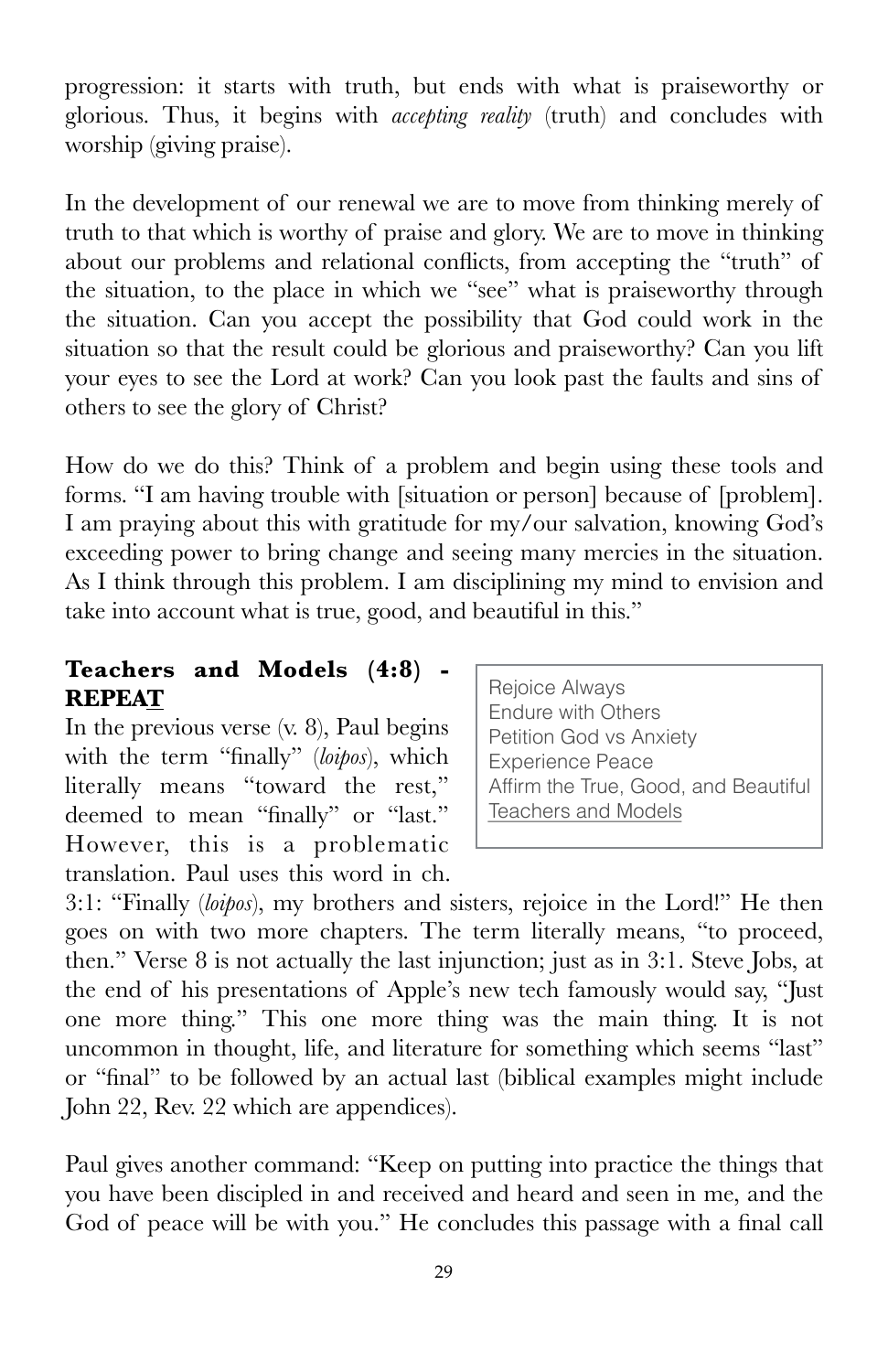to remember *how he acted.* This "one more thing" turned out to be a main thing.

Paul provides several of these astounding and sometimes apparently "immodest" calls to be like him:

- 1 Cor. 4:16 Therefore I exhort you, be imitators of me.
- 1 Cor. 11:1 Be imitators of me, just as I also am of Christ.
- Phil. 3:17 Brethren, join in following my example, and observe those who walk according to the pattern you have in us.
- 1 Thess. 1:6 You also became imitators of us and of the Lord…
- 2 Thess. 3:7 For you yourselves know how you ought to follow our example…
- 2 Thess. 3:9 … to offer ourselves as a model for you, so that you would follow our example.
- 2 Tim. 3:10 Now you followed my teaching, conduct, purpose, faith, patience, love, perseverance . . .

The commission to "make disciples" was something that the conservative party of the Jews (Pharisees) understood (Mt. 23:15). Paul was of this party and understood the task. Now, in Christ, he makes disciples for a radically different purpose. Still the task involves *modeling* a disciple of Jesus. Perhaps the most succinct way of saying it is: "Be imitators of me, just as I also am of Christ" (1 Cor. 11:1).

Every disciple-maker, every disciple that desires to influence others for Christ, every believer who wishes to bear spiritual fruit, must implicitly or explicitly desire for others to follow them as they follow Christ. Spiritually mature people still acknowledge their sinfulness, just as Paul did (Eph. 3:8, Rom. 7:24, 1 Cor. 15:10). However, they can say to their disciples in Christ, "watch me and follow my lead," "do you remember how I dealt with that?" "Follow my example."

We are to be examples to others. And in any case, we, in fact, *are examples*. People always take spiritual leaders as examples. There is no escape from this part of the "stricter judgement" (James 3:1). Here, I take comfort in the powerfully Pauline words of John Newton, "I am not what I ought to be, I am not what I want to be, I am not what I hope to be in another world; but still I am not what I once used to be, and by the grace of God I am what I am."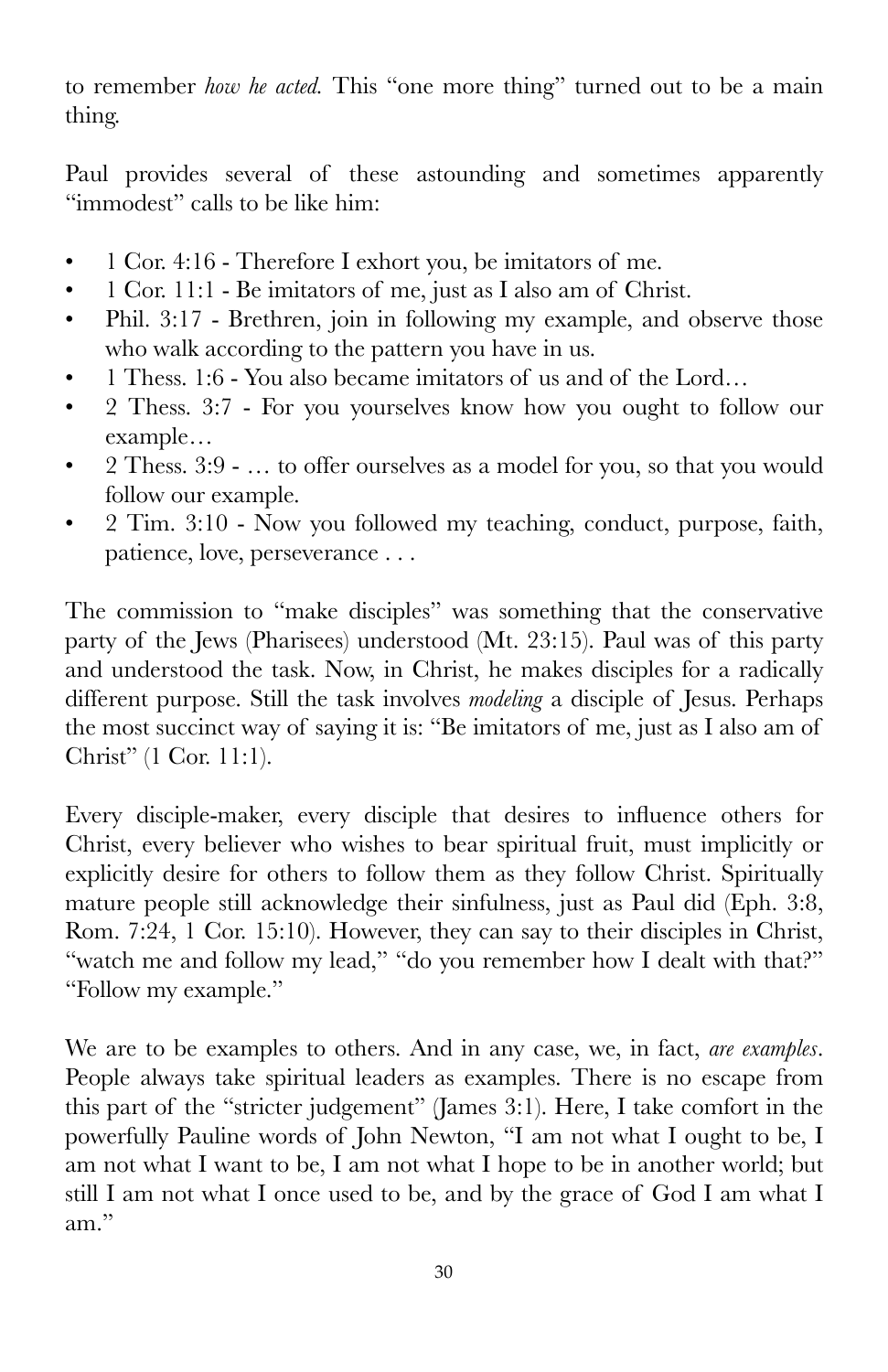Paul had "discipled" (*manthano*) them (v. 9) in these things. The term is usually translated "learn." But it means, "to learn by use and practice." It is used to refer to the rabbinic process of training (John 7:15). "Discipled" is a fair way to convey this. They had received and heard Paul apply the gospel in his life. They had "seen" these actions *embodied* in Paul.

<span id="page-30-1"></span>Remember, this "church plant" started when Paul and Silas were unjustly beaten to the point of open wounds and thrown in jail. They received the painful injustice of physical torture (Acts 16:22), and the bitter experience of literal chains and "stocks" (*xulon* - "an instrument for imprisonment, but also as a means of punishment").<sup>[9](#page-30-0)</sup> What did they "model" in this situation? They prayed and sang psalms to the glory of God! If they knew how to glorify God in such dire conditions, we can trust well that they knew how to act in the midst of petty grievances, strife, resentments, malice, and the occasions for bitterness.

For our purpose, we cannot look to the life-example of Paul in our own midst, but we can observe his teaching. We can also take this principle as a simple one: look for good examples who embody reconciliation in practice. Do you see a person who easily grants forgiveness? Be like them. Do you see a person who does not easily take offense? Be like them. Do you see a person who has the courage to gently and peaceable confront those in sin? Be like them. Do you see a person willing to do what is right despite the cost? Be like them. Do you see a person who has been wronged by others, but refuses to gossip about it? Be like them. Do you see a person that yields their "rights" for the good of the Body? Be like them.

Finally, this call to follow Paul as a model is conjoined with the promise, "and the God of peace will be with you." Therefore, I think the full sequence beginning in verse four includes his call to remember his own model in their midst.

Let us then remember the renewing actions set forth in Philippians 4:4-9: "REPEAT."

**R**ejoice Always **E**ndure with Others **P**etition God vs Anxiety **E**xperience Peace **A**ffirm the True, Good, and Beautiful **T**eachers and Models

<span id="page-30-0"></span>[<sup>9</sup>](#page-30-1) Louw-Nida lexicon*.*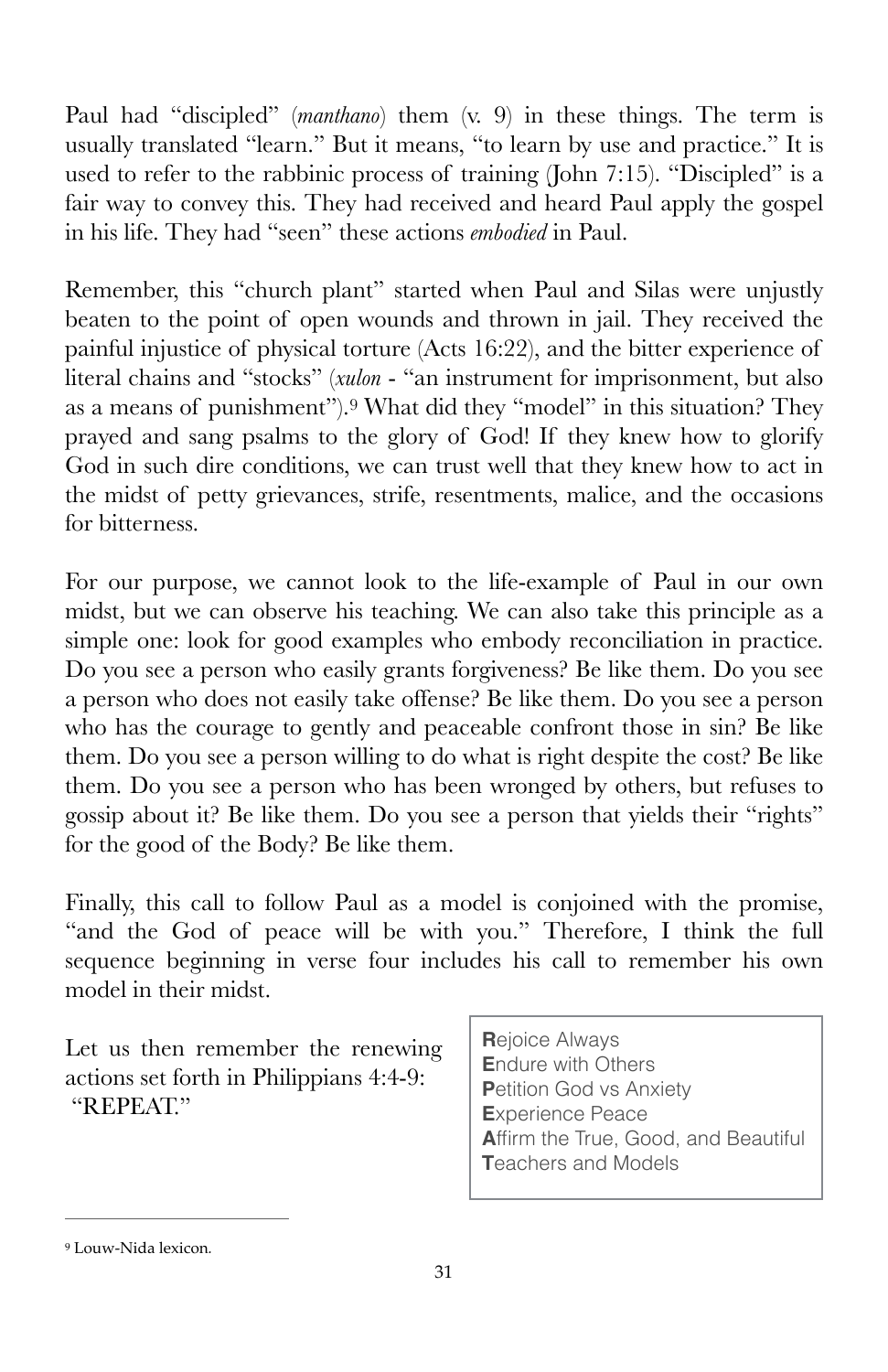## APPENDIX: PRACTICAL WORKSHEETS

Use a notebook or prayer journal to answer any questions in the following worksheets.

#### Decisional Forgiveness Worksheet

"Decisional forgiveness occurs when a person decides to act without malice or to act in such a way to treat the offender as a valued person and forswear vengeance." $^{10}$ 

#### I. Remember the Requirement to Forgive

- <span id="page-31-1"></span>A. And forgive us our debts, as we also have forgiven our debtors (Mt. 6:12).
- B. For if you forgive others for their transgressions, your heavenly Father will also forgive you. But if you do not forgive others, then your Father will not forgive your transgressions (Mt. 6:14–15).
- C. Be kind to one another, tender-hearted, forgiving each other, just as God in Christ also has forgiven you (Eph. 4:32).
- D. Then Peter came and said to Him, "Lord, how often shall my brother sin against me and I forgive him? Up to seven times?" Jesus said to him, "I do not say to you, up to seven times, but up to seventy times seven (Mt. 18:21– 22).
- II. Reflect on the Breach of Relationship
	- A. What event caused an offense or the latest relational problem? Note: if there is a long standing relational problem, just start with one event, the most recent.
	- B. Who sinned?
	- C. What is the sin? Define the sin and identify it as breaking one/more of the Ten Commandments.
	- D. Reflect on the Causes of this Sin.
	- E. Have you sinned in similar ways, especially against this person (Mt. 7:1-5)?
	- F. Why did this person sin in this way? Can you understand it? Does this help you show compassion in forgiving?
- III. Determine to Forgive
	- A. Remember that God, through the cross of Jesus Christ has forgiven you all of your sins and it is a requirement of Jesus that you forgive others (Mt. 6:12). Do this out of obedience to Jesus. Write down that you have forgiven this person for this specific sin, defined above.
	- B. Has this processed affected your feelings about this event and this person? If so, how? If not, revisit this after a few weeks.
	- C. Are you now willing to remember that you have chosen to forgive, when you remember this sin?

<span id="page-31-0"></span>[<sup>10</sup>](#page-31-1) From Everett Worthington,<http://www.psychology.vcu.edu/people/worthington.shtml>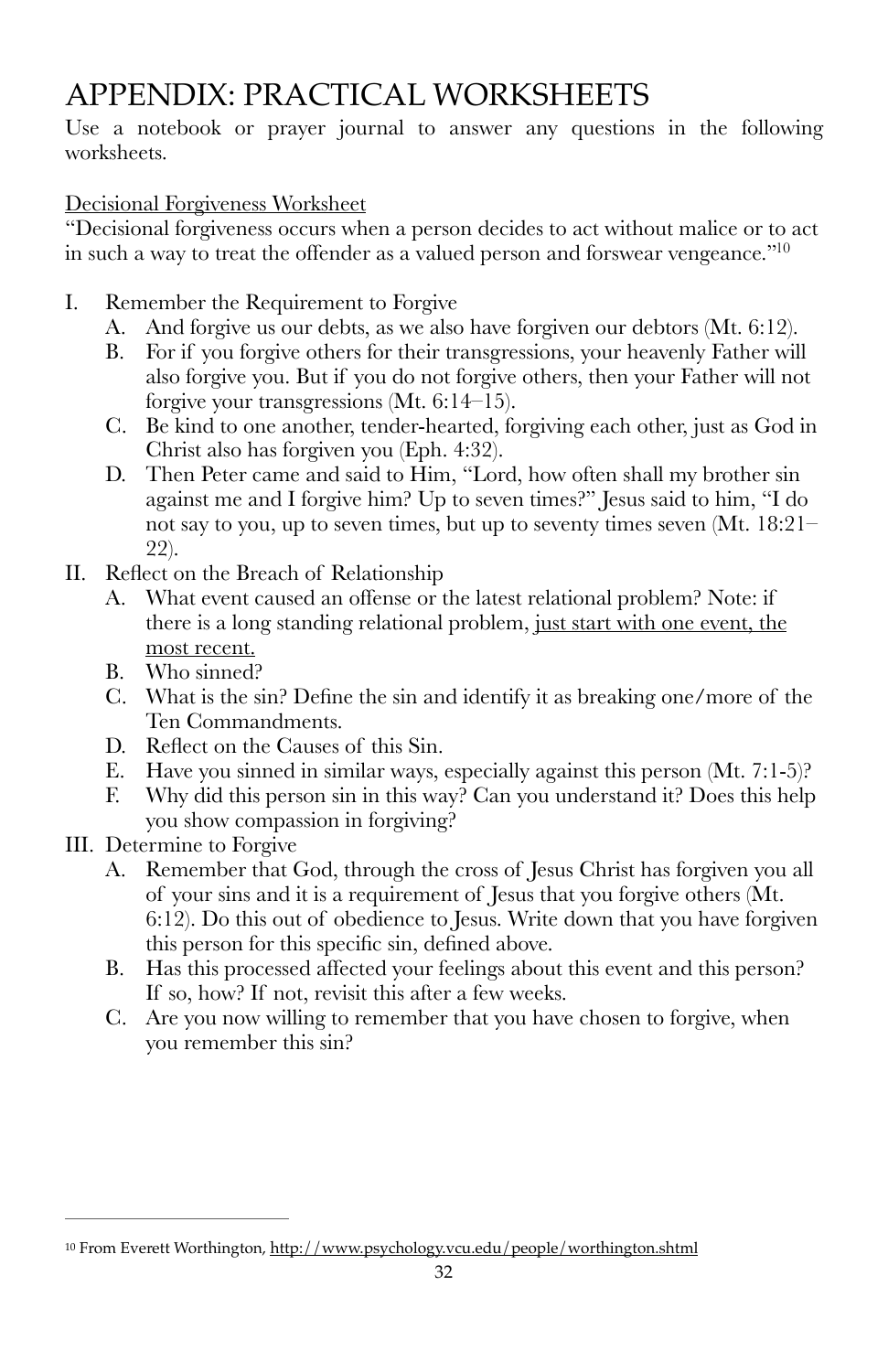#### The Seven Minute Challenge of Renewal

In my own experience, taking the time to do this as a sequence when confronting a problem is a wonderful pattern for mental renewal. It is like spiritual alchemy, it transforms the lead of a problem into the gold of a mind-renewing outlook. The Seven Minute challenge is simply to do these in a sequence, with one minute per item. This is a tremendous spiritual exercise which can render your thorniest relational difficulty into the peace of a renewed outlook. While this practice offers no hope of "fixing" the other person, it offers great promise of clarity within yourself. That is the very thing for which God calls you to be responsible.

The renewal part is to change our own character, which leads to more more stability (Phil. 4:1), less offenses, more graciousness, more unity, and more peace. These steps for change can be the subject of a simple seven minute prayerful reflection.

- 1) Take one minute and focus your mind on the problem that is concerning you. This is a crucial step. What is the problem? Why do you feel this way? Perhaps you believe there are a thousand problems and how could you even narrow it down. But there is only way way forward, address one problem at a time. What is the one that rises to the surface. You can repeat this with many other problems. It is critical that you learn to focus your concerns on one matter at a time. Name the problem and write it down in one statement.
- 2) Rejoice Always  $(4:4)$  Take one minute and Rejoice in the Lord, that you are His child, that you know that your sins are forgiven in Christ. Take joy in the fact that no matter what happens with the problem, you are eternally safe with Christ. Remember and recite this: that others in this conflict, despite the problem, if they indeed are Christians, know that Christ died to save them; take joy in their salvation, as well. Desire your (and their) eternal salvation to work backwards into this situation and create peace in the present as you give praise to the Sovereign Lord.
- 3) Endure with Others (4:5) Take one minute to repent or turn from any lack of Endurance with another person(s), especially brothers or sisters in Christ. Consider how you could be more gentle, more patient, more persevering. Confess impatience of all sorts. Resolve to be more patient with others that are in opposition to you. Ask the Lord to give you that most precious fruit of the Spirit, patience. Determine how you will take action on this point at the next opportunity.
- 4) Petition God vs Anxiety (4:6) Take one minute to focus the problem  $\Box$ ) into a specific Petition. Transform the worry or anxious concern into a specific petition of prayer before God. Then add gratitude to that prayer. Remember the Lord's complete power and perfect love to accomplish all His good will toward you. Thank Him that He is near you, with you, and the Holy Spirit is present in you. Thank Him for accomplishing His kingdom's purposes through this problem, for He certain has promised to do that (Rom. 8:28-29).
- 5) Experience Peace  $(4:7)$  Take one minute to actively Experience the peace of Christ. This may be done without words; however, at first, this probably requires directly stating and rehearsing the words of Phil. 4:7. You may simply thank the Lord for hearing your petition and confirm that you are trusting Him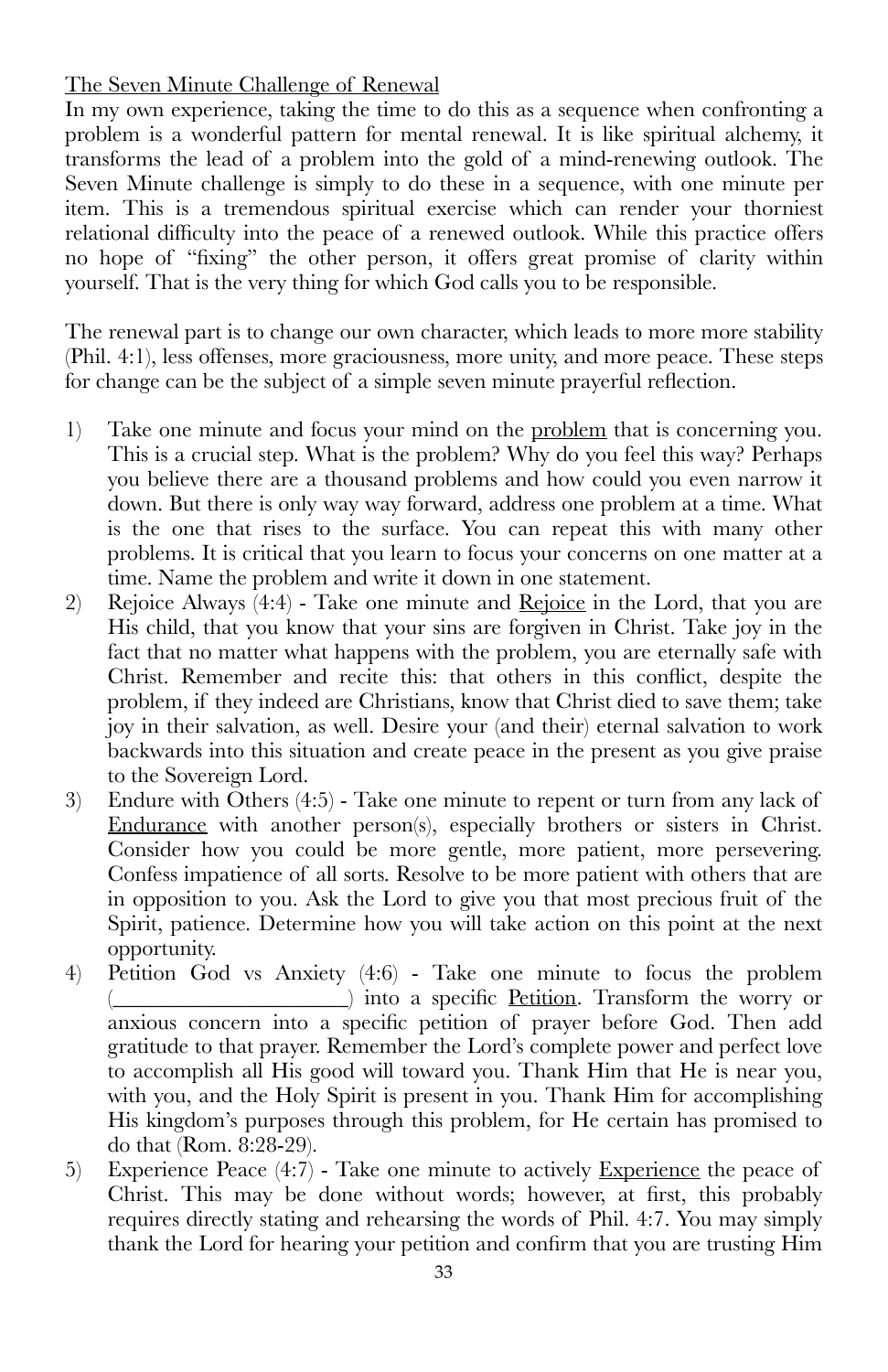with it. Thank Him for taking care of it. If your peace is weak, then ask Him to increase your peace, just as the father (whose son was possessed) called out, "I do believe; help my unbelief" (Mark 9:24). Let the kernel of your faith lead you to peace.

- 6) Affirm the True, Good, and Beautiful (4:8) Take one minute to renew your view of the problem by positively Affirming the truth, goodness and beauty of your situation. Accept what is true in the situation. Could anything good come out of it? If the answer is no, then you are not using your imagination (or your Bible) very well (Rom. 8:28). Could there be a greater beauty of the gospel in life as a result? Could there be more glory to God as a result? Think of this. Account this. Imagine and envision this. Be hopeful that truth, goodness, and beauty will be realized in this situation. It could be as a desire, turned into prayer. It could be both. See the true. See the good. See the beauty.
- 7) Teachers and Models (4:9) Take one minutes to reflect on and identify good Teachers and Models of peace-creating behavior (v. 9). Has anyone modeled peace in a similar situation? Has anyone shown grace to others, despite the harm done to them? Has anyone practiced forgiveness in a similar situation? Has anyone shown an example of reconciliation? Use this model by following their example.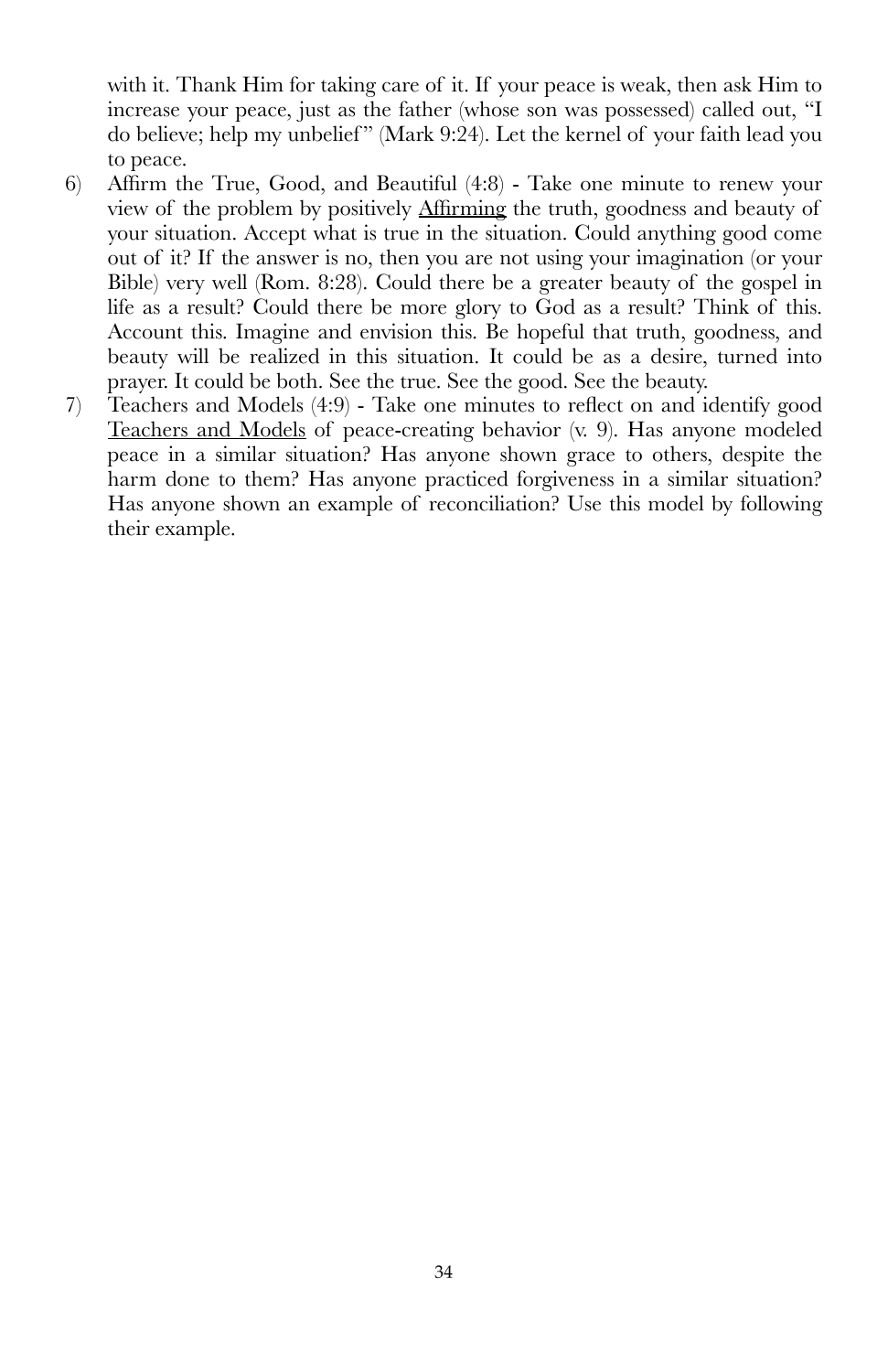#### Affirming the True, Good, and Beautiful: Philippians 4:8 Worksheet

Truths about this situation (list as many as you can in a few minutes):

Outcomes of truth this situation reveals:

Goodnesses about this situation:

Outcomes of goodness this situation reveals:

The Beauty in/about this situation:

Outcomes of beauty in this situation reveals:

What are some potential hopeful trajectories of this situation, from merely that which is true to greater revealing of God's glory?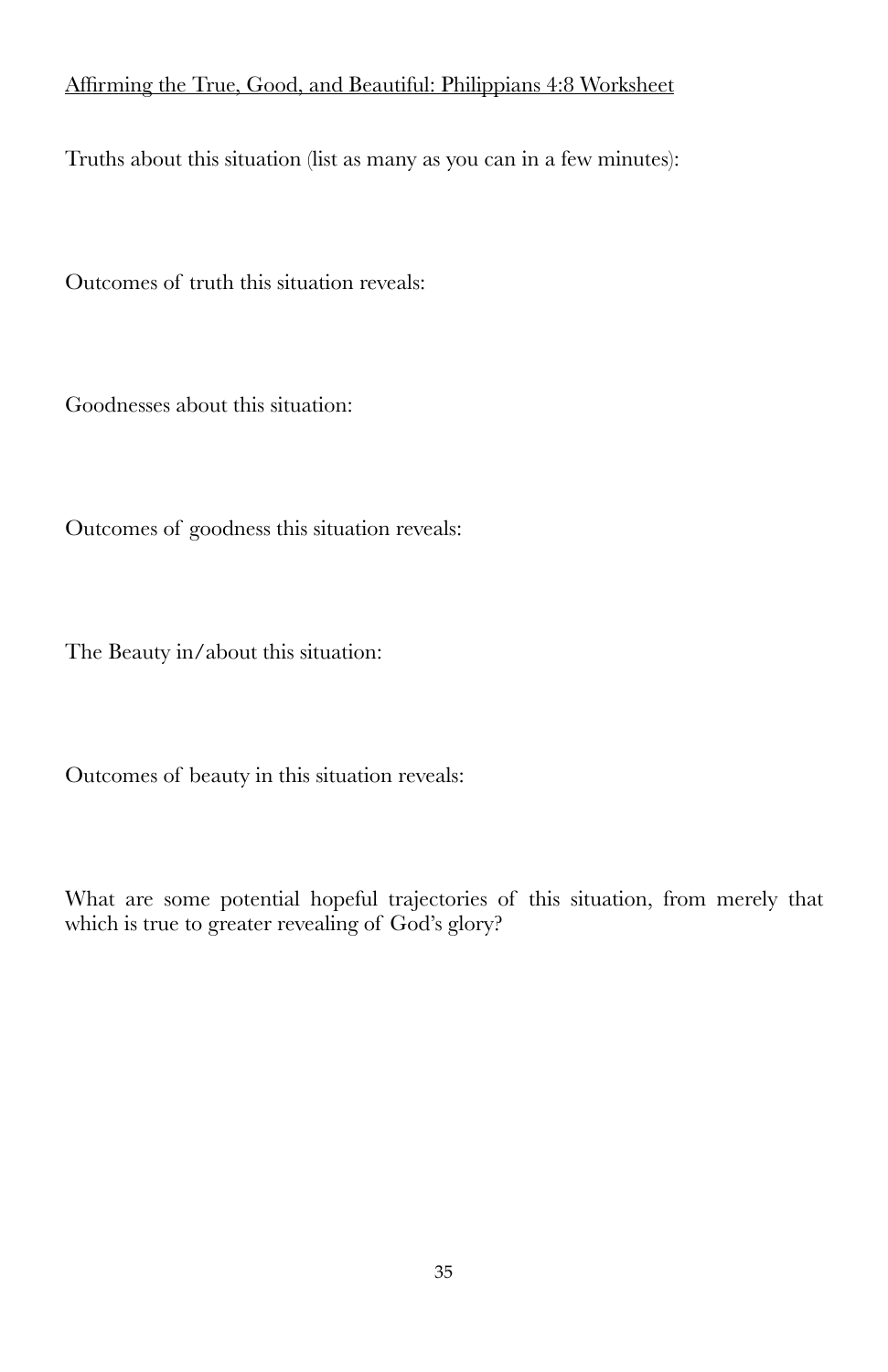#### Prayer Exercises

#### **Morning Prayer** (edited from Alexander Men, a Russian Martyr)

Dear Father, Son and Holy Spirit, help me, without distraction, in body and mind, to appear before You. Strengthen me in faith. Grant me burning love for You. Teach me to discern Your will in every event. Stop my mouth in evil and empty words, and restrain my hand from any evil deed. Should misfortune befall me today, give me strength to accept it in faith and offer it as a sacrifice to You. Make me a source of good for everyone I meet today. Accept my prayer for those, who do not know You and deliver them from unbelief. I thank You for my life, for those who are near, and those who are not, for the heavens and the earth, and for Your life-giving love. Grant that this day I may remember Your presence in gratitude because of Christ's sacrifice for me; in His name, Amen.

#### **Prayer of Confession of Sin** (from the Book of Common Prayer)

Most merciful God, we confess that we have sinned against you in thought, word, and deed, by what we have done, and by what we have left undone. We have not loved you with our whole heart; we have not loved our neighbors as ourselves. We are truly sorry and we humbly repent. For the sake of your Son Jesus Christ, have mercy on us and forgive us; that we may delight in your will, and walk in your ways, to the glory of your Name. Amen.

#### **Receiving Forgiveness**

Child of God, Christ compels you to accept forgiveness: By the mystery of His Incarnation, He compels you; by His Baptism, Fasting, and Temptation He compels you, Especially by His Agony and Bloody Sweat He compels you; by His Cross and Passion He compels you; by His precious Death and Burial He compels you; by His glorious Resurrection and Ascension He compels you, and by His Sending of the Holy Ghost: Our Lord Jesus compels you to believe and receive Forgiveness and Absolution. Your sins are forgiven in the name of the Father, and of the Son, and of the Holy Ghost.

[Response] *Thanks be to God, my sins are forgiven in Jesus' name!*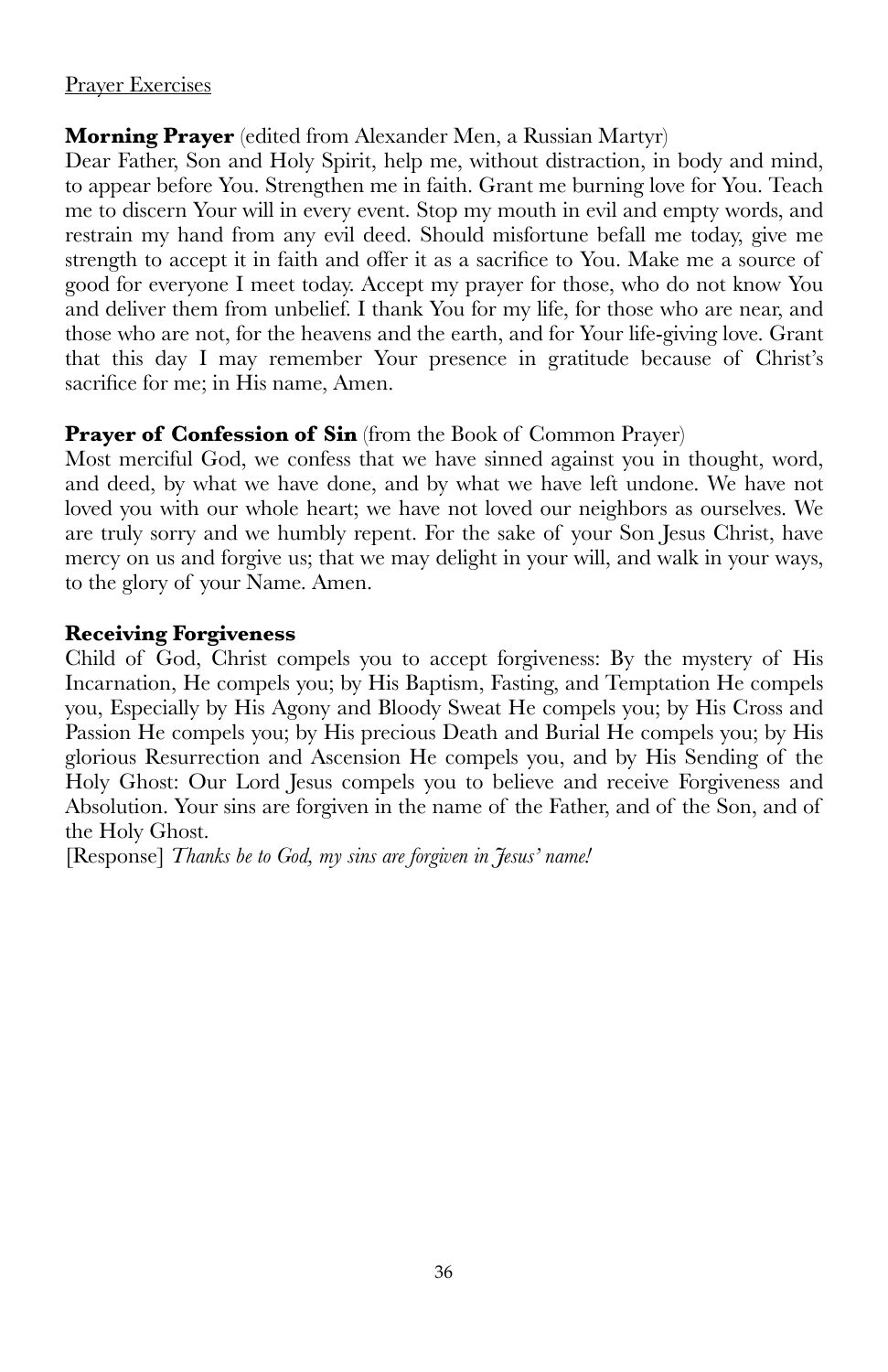#### Prayers to Replace Anxiety

#### **Weak Form of Prayer (but acceptable)**

O Lord, I am worried about: [problem]

Please help me in and through this. Amen.

#### **Strong Form of Prayer**

Dear Father,

You Rule Earth and all that exists, I Rejoice in You always; I Rejoice in Your complete power and perfect love to accomplish all of Your holy will. I thank You that You are near me, that You are with me, through Jesus my Resurrected Lord and in the Holy Spirit in me. I am thanking You for accomplishing Your kingdom's purposes in: [problem].

You are completely sovereign over this matter and I entrust it to You. I am Your willing servant in this to seek to do Your will. In this I believe in the peace You have given me through Jesus Christ and the protection You promise to my heart and mind in this matter. In Jesus' Amen.

#### **Devil-Busting Prayer for Recurring Problems**

Dear Father,

You Rule Earth from Heaven, Your Son has conquered death and holds keys of death and hell. I rejoice that He has "fully paid for all my sins with his precious blood, and has set me free from the tyranny of the devil. He also watches over me in such a way that not a hair can fall from my head" apart from Your loving purpose and sovereign control. Therefore, I am thanking You for Your loving power over: [problem].

Lord Jesus, by Your Baptism, Fasting, and Temptation, especially by Your Agony and Bloody Sweat; by Your Cross and Passion; by Your precious Death and Burial; by Your glorious Resurrection and Ascension; by Your Sending of the Holy Ghost; by Your everliving intercession for me, because of all of this and that which is exceedingly and abundantly beyond what I can ask or imagine—I trust You in this matter and am your willing servant.

You have purchased me and equipped me as your holy child in Your kingdom. In the Name of Christ, who lives and reigns with the Father and the Holy Spirit, One God world without end. Amen.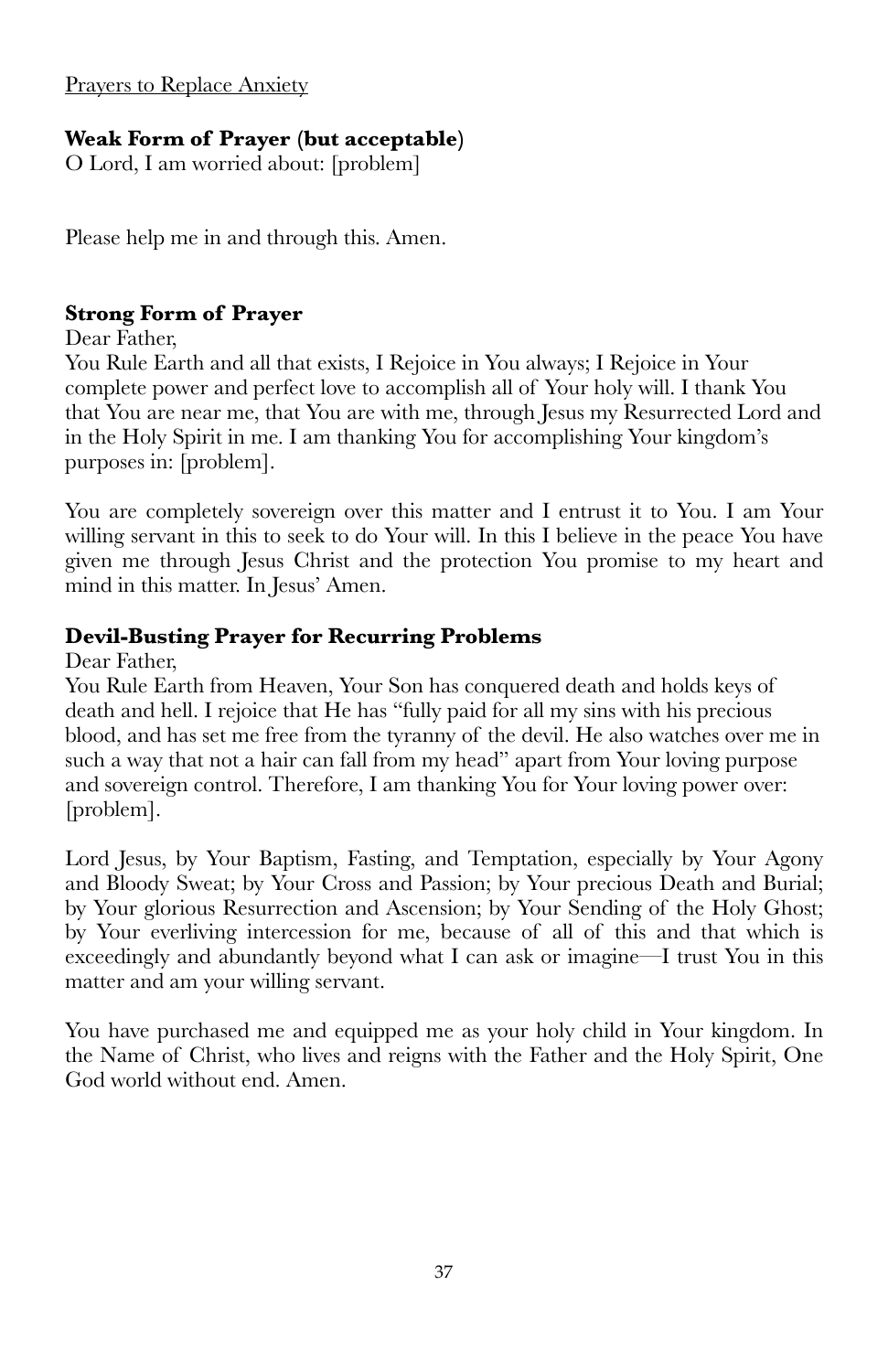## TAKE SOME NOTES!